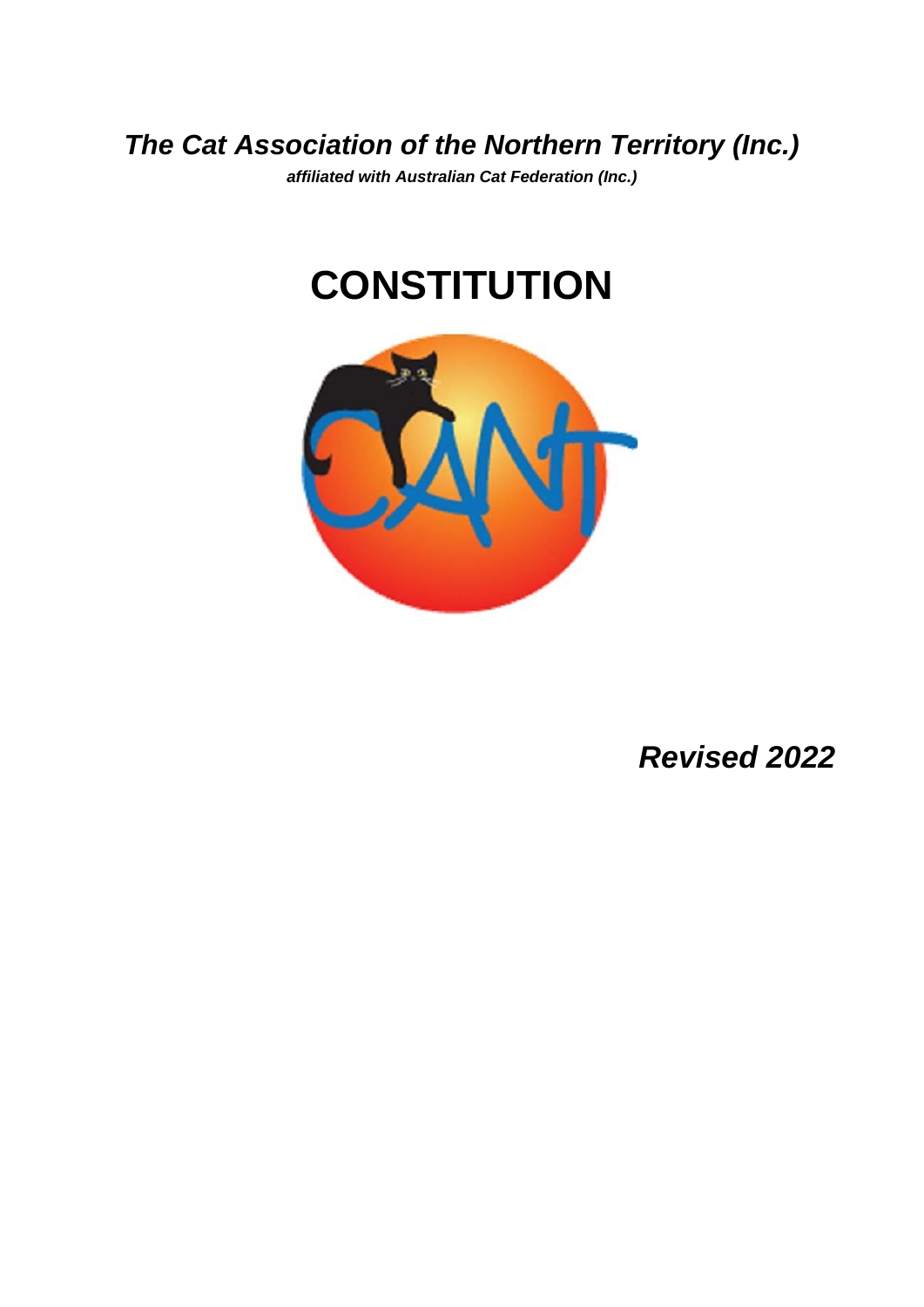# **TABLE OF CONTENTS**

| PART 1:      |  |                                                                            |  |  |
|--------------|--|----------------------------------------------------------------------------|--|--|
| 1            |  |                                                                            |  |  |
| $\mathbf{2}$ |  |                                                                            |  |  |
| 3            |  |                                                                            |  |  |
| 4            |  |                                                                            |  |  |
| PART 2:      |  |                                                                            |  |  |
| 5            |  |                                                                            |  |  |
| 6            |  |                                                                            |  |  |
| 7            |  |                                                                            |  |  |
| 8            |  |                                                                            |  |  |
| PART 3:      |  |                                                                            |  |  |
| 9            |  |                                                                            |  |  |
| 10           |  |                                                                            |  |  |
| 11           |  |                                                                            |  |  |
| 12           |  |                                                                            |  |  |
| 13           |  |                                                                            |  |  |
| 14           |  |                                                                            |  |  |
| 15           |  |                                                                            |  |  |
| 16           |  |                                                                            |  |  |
|              |  |                                                                            |  |  |
| 17           |  | ACCESS TO INFORMATION ON CAT ASSOCIATION OF THE NORTHERN TERRITORY (INC) 9 |  |  |
| 18           |  |                                                                            |  |  |
| 19           |  |                                                                            |  |  |
| 20           |  |                                                                            |  |  |
| 21           |  |                                                                            |  |  |
| 22           |  |                                                                            |  |  |
| PART 4:      |  |                                                                            |  |  |
| 23           |  |                                                                            |  |  |
| 24           |  |                                                                            |  |  |
| 25           |  |                                                                            |  |  |
| 26           |  |                                                                            |  |  |
| 27           |  |                                                                            |  |  |
| 28           |  |                                                                            |  |  |
| 29           |  |                                                                            |  |  |
| 30           |  |                                                                            |  |  |
| 31           |  |                                                                            |  |  |
| 32           |  |                                                                            |  |  |
| 33           |  |                                                                            |  |  |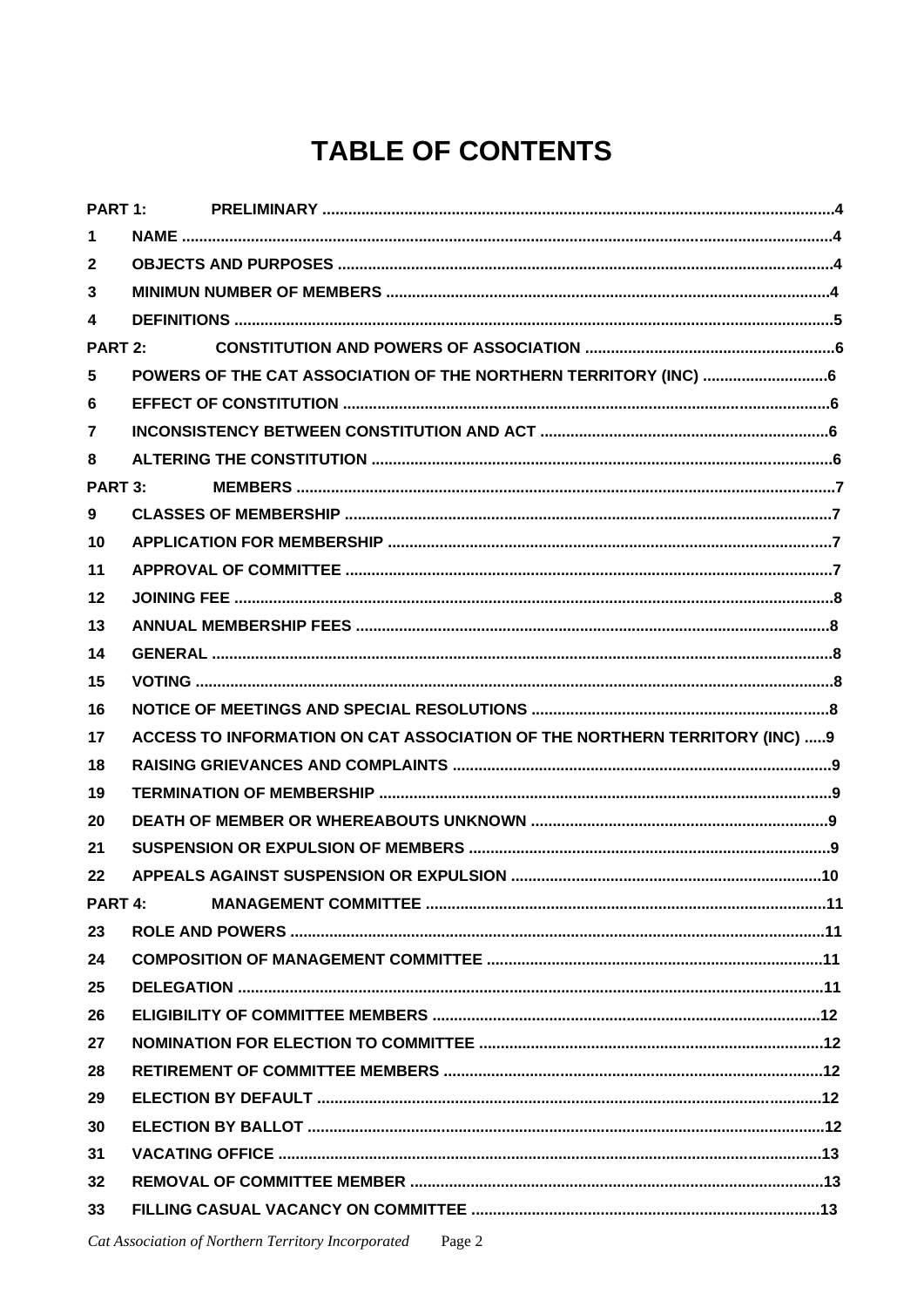#### $34$ **35 PRESIDENT AND VICE-PRESIDENT**

|                    | Revised 2018 |  |
|--------------------|--------------|--|
| 36                 |              |  |
| 37                 |              |  |
| 38                 |              |  |
| 39                 |              |  |
| PART <sub>5:</sub> |              |  |
| 40                 |              |  |
| 41                 |              |  |
| 42                 |              |  |
| 43                 |              |  |
| 44                 |              |  |
| PART <sub>6:</sub> |              |  |
| 45                 |              |  |
| 46                 |              |  |
| 47                 |              |  |
| 48                 |              |  |
| 49                 |              |  |
| 50                 |              |  |
| 51                 |              |  |
| 52                 |              |  |
| 53                 |              |  |
| PART 7:            |              |  |
| 54                 |              |  |
| 55                 |              |  |
| 56                 |              |  |
| <b>PART 8:</b>     |              |  |
| 57                 |              |  |
| PART 9:            |              |  |
| 58                 |              |  |
| 59                 |              |  |
|                    |              |  |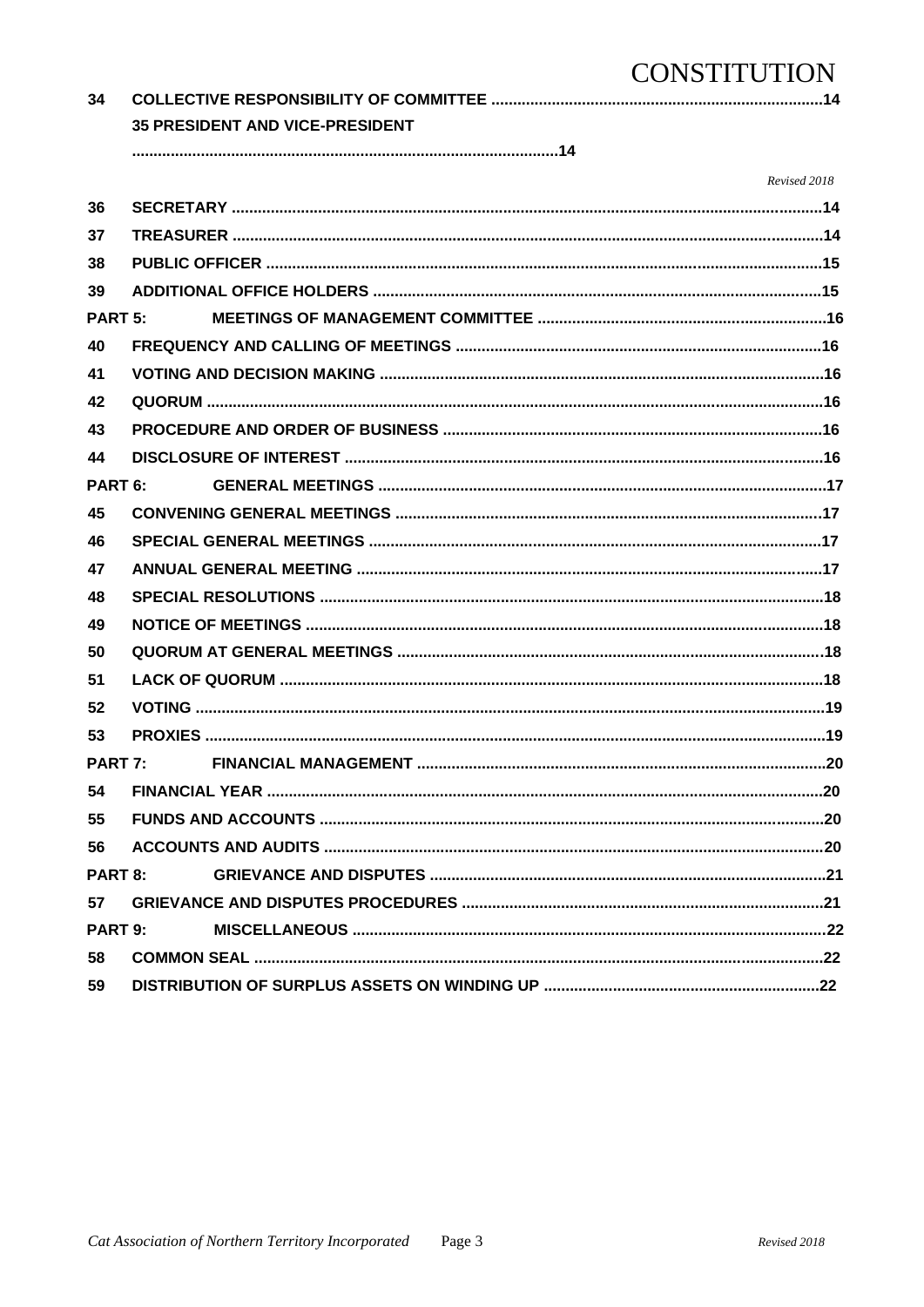# *PART 1: PRELIMINARY*

#### **1 NAME**

1.1 The name of the incorporated association is:

The Cat Association of the Northern Territory (Inc.) and shall be known as C.A.N.T. (Inc.).

## **2 OBJECTS AND PURPOSES**

- 2.1 The objects and purposes of The Cat Association of the Northern Territory (Inc.) are as follows:
	- 2.1.1 To promote in every way the general improvement of the standard, breeding and the exhibition of cats.
	- 2.1.2 To draw up and provide rules, with reference to the Australian Cat Federation (Inc.) rules, under which The Cat Association of the Northern Territory (Inc.) or any duly appointed Committee or Sub-Committee may grant permission to hold Championship Shows and other exhibitions.
	- 2.1.3 To regulate any such shows and other exhibitions.
	- 2.1.4 To conduct, control and manage shows and exhibitions of cats and to approve the holding of shows and exhibitions of cats by others, for any purpose connected with the objects of The Cat Association of the Northern Territory (Inc.).
	- 2.1.5 To train judges and other officers as required by The Cat Association of the Northern Territory (Inc.) from time to time.
	- 2.1.6 To protect the interests of exhibitors at shows and other exhibitions.
	- 2.1.7 To either give or contribute towards prizes, medals and awards in connection with shows and other exhibitions. To promote and support displays and entertainment.
	- 2.1.8 To award Challenge Certificates, Award of Merit Certificates, Championships, to allot titles and to make regulations thereto.
	- 2.1.9 To keep a Register of Cats and ownership thereof, litters and Prefixes and to make regulations.
	- 2.1.10 To compile and publish stud books.
	- 2.1.11 To publish a periodical to be known as "Mews of the NT.", copies to be made available to all financial members or subscribers, fifty percent (50%) per annum from each member's annual subscriptions shall be set apart for the periodical.
	- 2.1.12 To draw up rules for the affiliation of kindred bodies and grant or withhold affiliation in accordance with the rules of The Cat Association of the Northern Territory (Inc.).
	- 2.1.13 To subscribe to and become affiliated with, any other bodies whose objects are kindred in the objects of The Cat Association of the Northern Territory (Inc.).
	- 2.1.14 To afford the means of reference for the amicable settlement of disputes and to prevent illegal, discreditable or dishonest practices.
	- 2.1.15 To hear appeals from exhibitors or from members of affiliated bodies, owners of cats who are themselves, or whose cats have been disqualified or penalised by affiliated bodies.

#### **3 MINIMUN NUMBER OF MEMBERS**

3.1 The Cat Association of the Northern Territory (Inc.) must have at least five (5) members.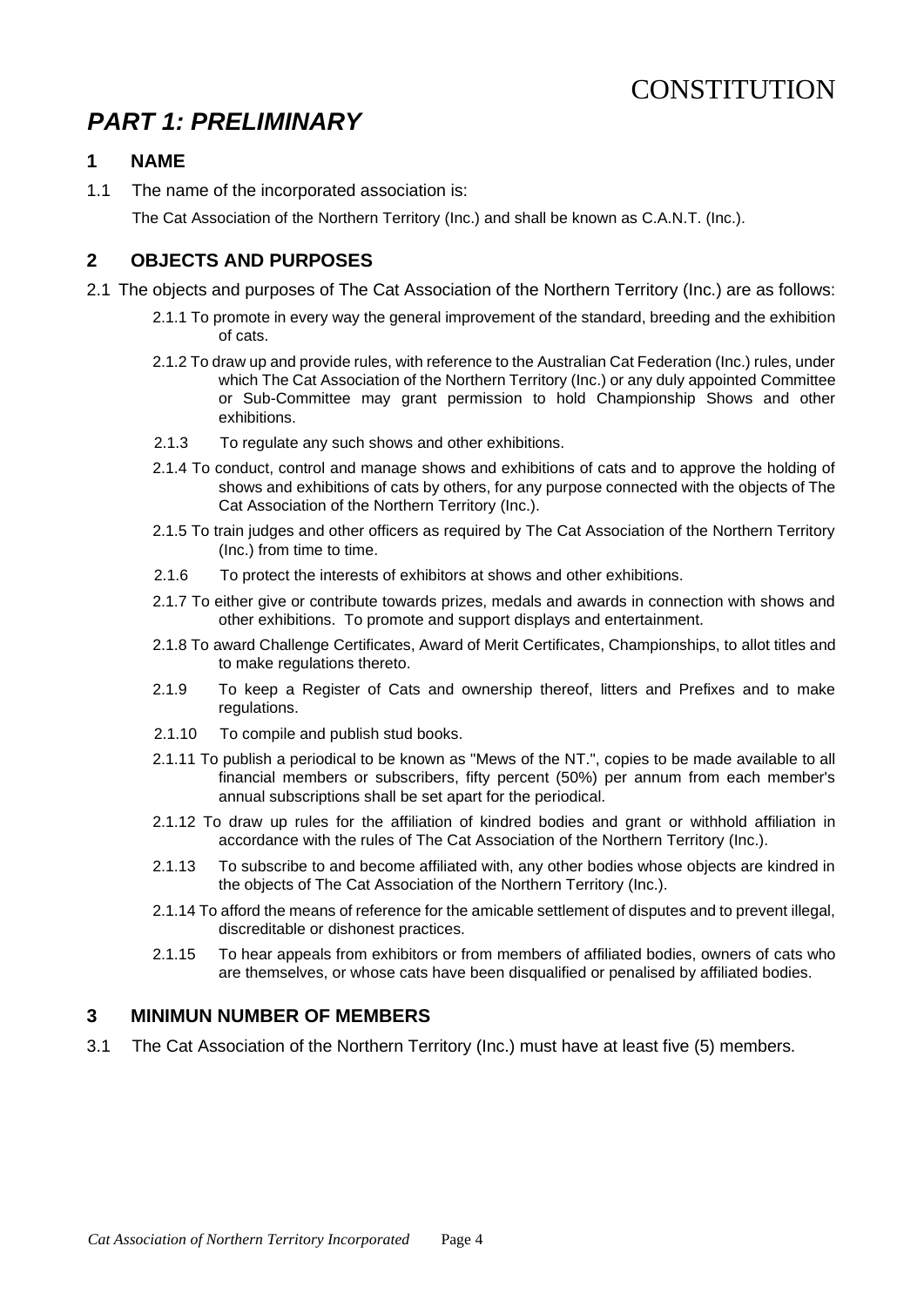# **4 DEFINITIONS**

- 4.1 In this Constitution, unless the contrary intention appears:
	- 4.1.1 "Act" means the *NT Associations Act* and regulations made under that Act;
	- 4.1.2 "Committee" means the Management Committee of The Cat Association of the Northern Territory (Inc.);
	- 4.1.3 "financial institution" means an authorised deposit-taking institution within the meaning of section 5 of the *Banking Act 1959* of the Commonwealth;
	- 4.1.4 "general meeting" means a general meeting of members convened in accordance with clause 44;
	- 4.1.5 "member" means a member of The Cat Association of the Northern Territory (Inc.);
	- 4.1.6 "affiliate member" means a club affiliated with The Cat Association of the Northern Territory (Inc.) and with similar objects and purpose to The Cat Association of the Northern Territory (Inc.);
	- 4.1.7 "register of members" means the register of The Cat Association of the Northern Territory (Inc.) members established and maintained under section 34 of the Act;
	- 4.1.8 "special resolution" means a resolution notice of which is given under clause 47 and passed in accordance with section 37 of the Act.
	- 4.1.9 'Business Day' means any day which is not a Saturday, Sunday or a NT wide public holiday within the meaning of the *Public Holidays Act*.
	- 4.1.10 'Business Hours' means from 8.00am to 5.00pm on a Business Day at the place where the Services are to be provided.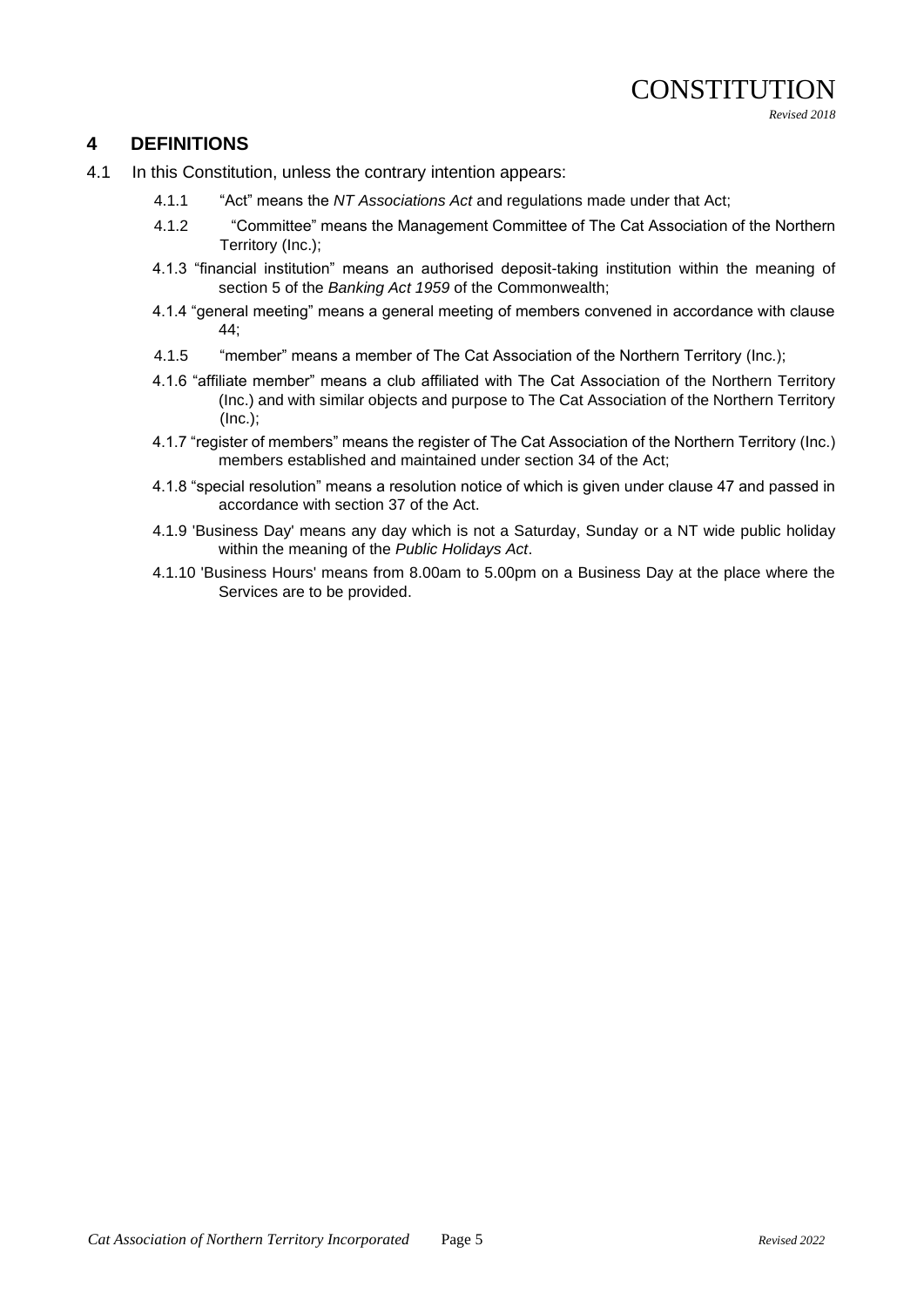# **CONSTITUTION** *PART 2: CONSTITUTION AND POWERS OF ASSOCIATION*

# **5 POWERS OF THE CAT ASSOCIATION OF THE NORTHERN TERRITORY (INC)**

- 5.1 For achieving its objects and purposes, The Cat Association of the Northern Territory (Inc.); has the powers conferred by sections 11 and 13 of the Act.
- 5.2 Subject to the Act, The Cat Association of the Northern Territory (Inc.); may do all things necessary of convenient for carrying out its objects or purposes, and in particular, may:
	- 5.2.1 Acquire, hold and dispose of real or personal property;
	- 5.2.2 Open and operate accounts with financial institutions;
	- 5.2.3 Invest its money in any security in which trust monies may lawfully be invested;
	- 5.2.4 Raise and borrow money on the terms and in the manner it considers appropriate;
	- 5.2.5 Secure the repayment of money raised or borrowed, or the payment of a debt or liability;
	- 5.2.6 Make rules, regulations and/or by-laws, and to do all other acts, matters and things as may be necessary or expedient to promote all or any of the objects or matters incidental thereto;
	- 5.2.7 Levy fees for membership, registration of cats, litters, prefixes, transfers of ownership, or for any other purpose which is considered desirable;
	- 5.2.8 Appoint Committees, Sub-Committees or Sub Branches and to delegate such powers as are considered appropriate;
	- 5.2.9
	- 5.2.10 Appoint agents to transact business on its behalf; and
	- 5.2.11 Enter into any other contract it considers necessary or desirable.

## **6 EFFECT OF CONSTITUTION**

6.1 This Constitution binds every member and The Cat Association of the Northern Territory (Inc.); to the same extent as if every member and The Cat Association of the Northern Territory (Inc.); had signed and sealed this Constitution and agreed to be bound by it.

### **7 INCONSISTENCY BETWEEN CONSTITUTION AND ACT**

7.1 If there is any inconsistency between this Constitution and the Act, the Act prevails.

# **8 ALTERING THE CONSTITUTION**

8.1 This Constitution shall come into force forthwith and shall be the Constitution of The Cat Association of the Northern Territory (Inc.) and no part of the Constitution shall be varied, altered, repealed or amended save at a General Meeting of The Cat Association of the Northern Territory (Inc.) by a special resolution on that behalf carried by a majority of seventyfive (75%) percent of the members present.

8.2 If the Constitution is altered, the public officer must ensure compliance with section 23 of the Act.

# *PART 3: MEMBERS DIVISION 1 MEMBERSHIP*

### **9 CLASSES OF MEMBERSHIP**

- 9.1 Full Membership:
	- 9.1.1 A person who is 18 years or over may apply for Full Membership of The Cat Association of the Northern Territory (Inc.).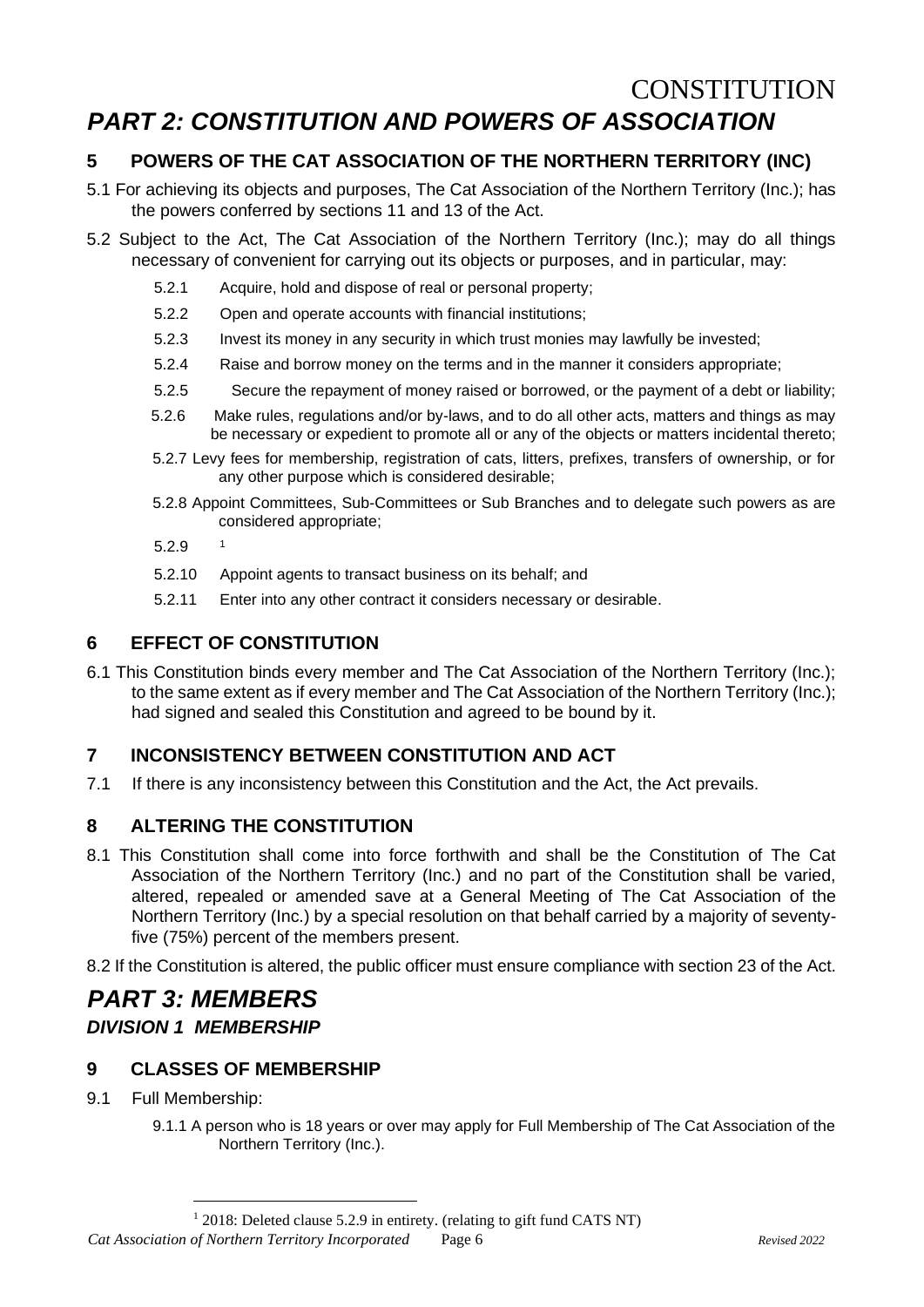- 9.1.2 The person must be a resident of the Northern Territory.
- 9.2 Junior Membership:
	- 9.2.1 A person who is under the age of eighteen (18) years.
	- 9.2.2 Membership fees shall not include the periodical "Mews of the NT".
	- 9.2.3 On attaining eighteen (18) years, a Junior Member shall automatically be elected a Full Member.
- 9.3 Life Membership:
	- 9.3.1 May be conferred upon persons who in the opinion of the Committee have given outstanding or special service to The Cat Association of the Northern Territory (Inc.).
	- 9.3.2 A Life Member shall retain the voting rights possessed before election to honorary status and retain all privileges of a Full Member. If not previously a member of The Cat Association of the Northern Territory (Inc.) such rights as the Committee shall determine.
- 9.4 Affiliate Membership:
	- 9.4.1 Clubs with objects that are kindred to the objects of The Cat Association of the Northern Territory (Inc.) may apply for Affiliate Membership.
	- 9.4.2 Each Affiliate Member shall annually following each annual general meeting of the Affiliate Member provide to The Cat Association of the Northern Territory (Inc.) a certified copy of the Club's Balance Sheet for the preceding year and a list of current Office Bearers and a report of activities.
- 9.5 Associate Membership:
	- 9.5.1 A person who is not otherwise eligible to apply for membership of The Cat Association of the Northern Territory (Inc.) under another membership class may apply for Associate Membership.
	- 9.5.2 An associate member must not vote but may have other rights as determined by the Committee or by resolution at a general meeting.

### **10 APPLICATION FOR MEMBERSHIP**

- 10.1 Application for membership shall be:
	- 10.1.1 made in writing on a form approved by the Committee; and
	- 10.1.2 signed by the person and proposed by a member of The Cat Association of the Northern Territory (Inc.).

### **11 APPROVAL OF COMMITTEE**

- 11.1 The name of every person applying for membership shall be submitted to the Committee at its next available Committee meeting for election or otherwise.
- 11.2 The Committee shall have power to refuse application for membership.
- 11.3 If an application is rejected, the applicant may appeal against the decision by giving notice to the Secretary within fourteen (14) days after being advised of the rejection.
- 11.4 If an applicant gives notice of an appeal against the rejection of his or her application, the Committee must reconsider the application at the next committee meeting after receipt of the notice of appeal.
- 11.5 If after reconsidering an application the Committee reaffirms its decision to reject the application, the decision is final.

### **12 JOINING FEE**

12.1 If an application for membership is approved by the Committee, the applicant becomes a member on payment of the joining fee.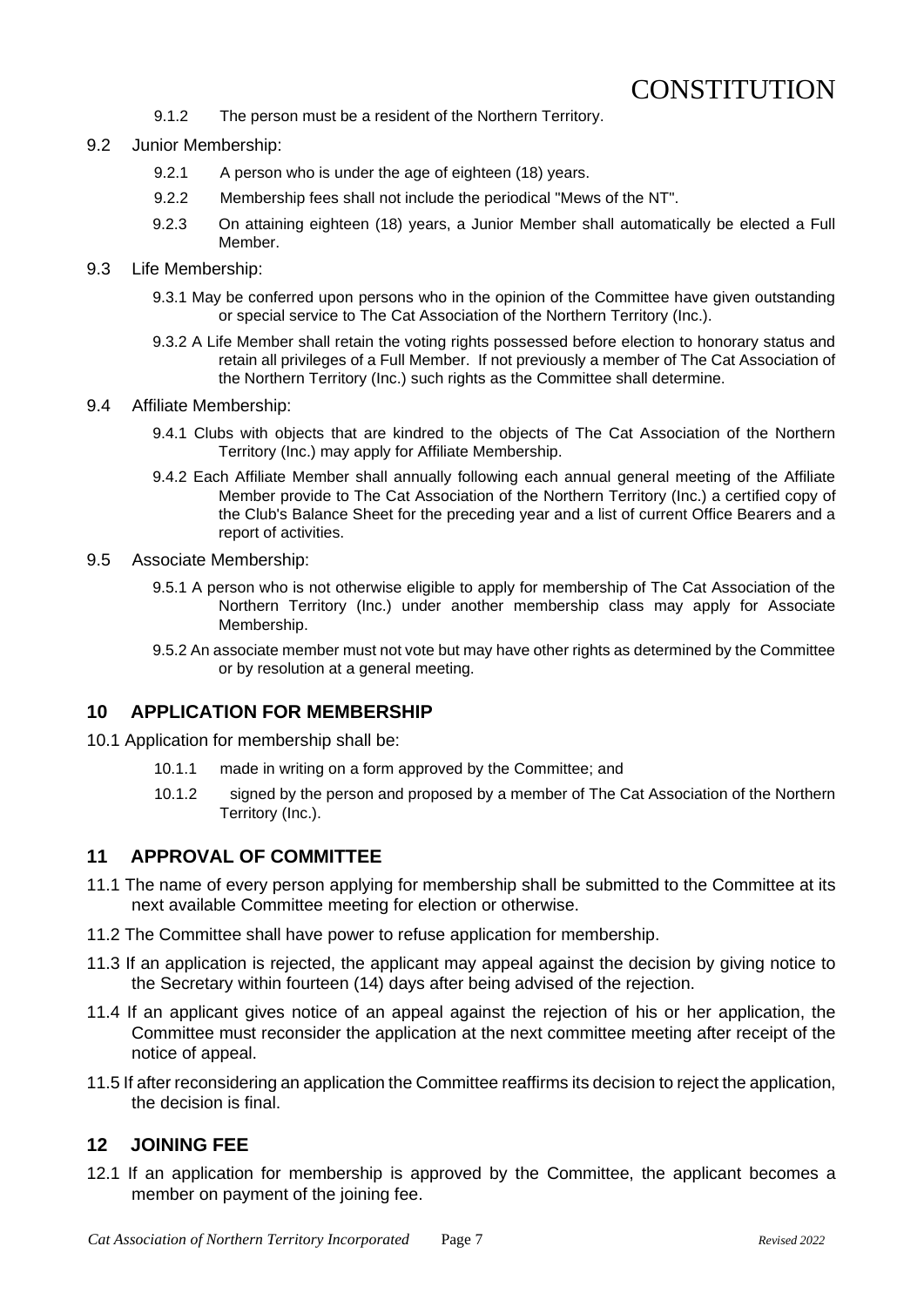12.2 The joining fee is either:

- 12.2.1 a pro rata annual fee based on the remaining part of the financial year; or
- 12.2.2 the amount determined from time to time by resolution at a general meeting.

#### **13 ANNUAL MEMBERSHIP FEES**

- 13.1 All members subscription shall become due and payable on the first day of February each year.
- 13.2 The annual membership fee for each of the classes of membership referred to in clause 9 is the amount determined from time by the Committee.
	- 13.2.1 In the case of a Family Membership, where one member is a Life Member, the annual subscription shall be the difference between a family membership and a single membership.
- 13.3 Any person whose subscription shall be unpaid for three (3) months shall be deemed a nonfinancial member and shall not be entitled to any privileges of membership.

## *DIVISION 2 RIGHTS OF MEMBERS*

#### **14 GENERAL**

- 14.1 Subject to sub-clause 15.4, a member may exercise the rights of membership when his or her name is entered in the register of members.
- 14.2 A right of membership of The Cat Association of the Northern Territory (Inc.):
	- 14.2.1 is to be issued annually with Membership advice and Number;
	- 14.2.2 is not capable of being transferred or transmitted to another person; and
	- 14.2.3 terminates on the cessation of membership whether by death, resignation or otherwise.
- 14.3 The Committee has the power to determine the rights of membership.

#### **15 VOTING**

- 15.1 Subject to sub-clause 15.4 and clause 18, each member has one vote at general meetings of The Cat Association of the Northern Territory (Inc.).
- 15.2 Junior and Associate Members do not have the right to vote at any meetings of The Cat Association of the Northern Territory (Inc.).
- 15.3 Each Affiliate Member has one vote at any meetings of The Cat Association of the Northern Territory (Inc.).
- 15.4 A member is not eligible to vote until ten (10) working days after his or her application has been accepted.

#### **16 NOTICE OF MEETINGS AND SPECIAL RESOLUTIONS**

16.1 The Secretary must give all members notice of general meetings and special resolutions in the manner and time prescribed by this Constitution.

### **17 ACCESS TO INFORMATION ON CAT ASSOCIATION OF THE NORTHERN TERRITORY (INC)**

- 17.1 The following must be available for inspection by members:
	- 17.1.1 a copy of this Constitution;
	- 17.1.2 minutes of general meetings;
	- 17.1.3 a register of members; and
	- 17.1.4 annual reports and annual financial reports.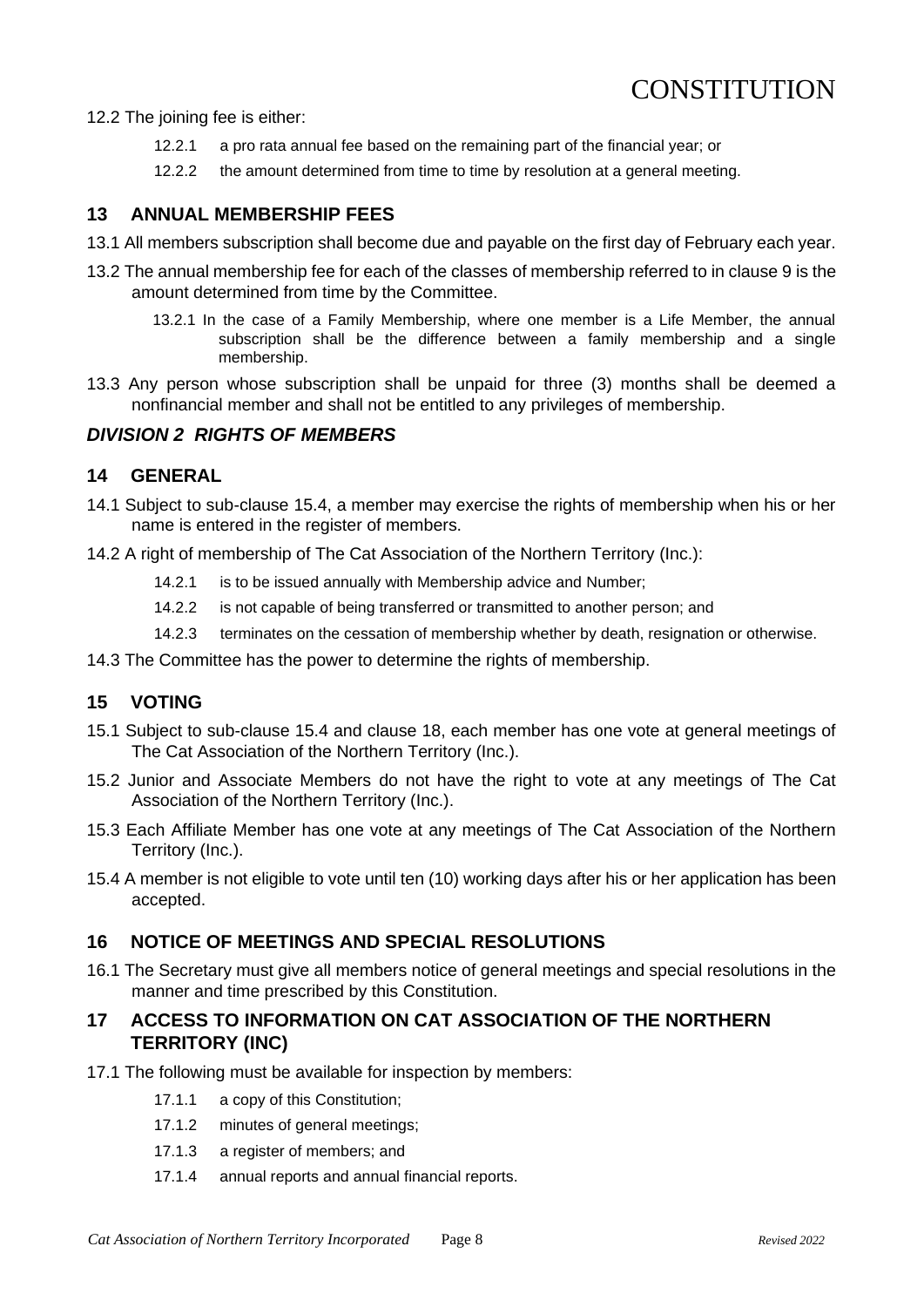### **18 RAISING GRIEVANCES AND COMPLAINTS**

- 18.1 A member may raise a grievance or complaint about a committee member, the Committee or another member of The Cat Association of the Northern Territory (Inc.).
- 18.2 The grievance or complaint must be dealt with by the procedures set out in Part 8.

## *DIVISION 3 TERMINATION, DEATH, SUSPENSION AND EXPULSION*

#### **19 TERMINATION OF MEMBERSHIP**

19.1 Membership of the Association may be terminated by:

- 19.1.1 a notice of resignation addressed and posted to the Association or given personally to the Secretary or another committee member;
- 19.1.2 non-payment of the annual membership fee within the time allowed under sub-clause 13.3; or
- 19.1.3 expulsion in accordance with this Division.

#### **20 DEATH OF MEMBER OR WHEREABOUTS UNKNOWN**

20.1 If a member dies or the whereabouts of a member are unknown, the Committee must cancel the member's membership.

#### **21 SUSPENSION OR EXPULSION OF MEMBERS**

- 21.1 If the Committee considers that a member should be suspended or expelled because his or her conduct is detrimental to the interests of The Cat Association of the Northern Territory (Inc.), the Committee must give notice of the proposed suspension or expulsion to the member.
- 21.2 The notice must:
	- 21.2.1 be in writing and include:
		- 21.2.1.1 the time, date and place of the committee meeting at which the question of that suspension or expulsion will be decided; and 21.2.1.2 the particulars of the conduct; and
		- 21.2.1.3 be given to the member not less than 30 days before the date of the committee meeting referred to in paragraph 21.2.1.1.
- 21.3 At the meeting, the Committee must afford the member a reasonable opportunity to be heard or to make representations in writing.
- 21.4 The Committee may suspend or expel or decline to suspend or expel the member from The Cat Association of the Northern Territory (Inc.) and must give written notice of the decision and the reason for it to the member.
- 21.5 Subject to clause 22, the decision to suspend or expel a member takes effect 14 days after the day on which notice of the decision is given to the member.
- 21.6 In the case of a person suspended or disqualified or otherwise ineligible to take part in shows or exhibitions held under the rules of The Cat Association of the Northern Territory (Inc.) he or she shall cease to be a member for the term of such suspension, disqualification or ineligibility, or for a longer period as the Committee shall decide.
- 21.7 Any person whether a member of The Cat Association of the Northern Territory (Inc.) or not, may be disqualified by The Cat Association of the Northern Territory (Inc.) if in the opinion of the Committee such has:
	- 21.7.1 taken part in promotion of an unrecognised show or exhibition:
	- 21.7.2 entered a cat for an unrecognised show or exhibition;
	- 21.7.3 exhibited a cat at any unrecognised show, or has had a proprietary interest in any cat when such cat was being shown at an unrecognised show;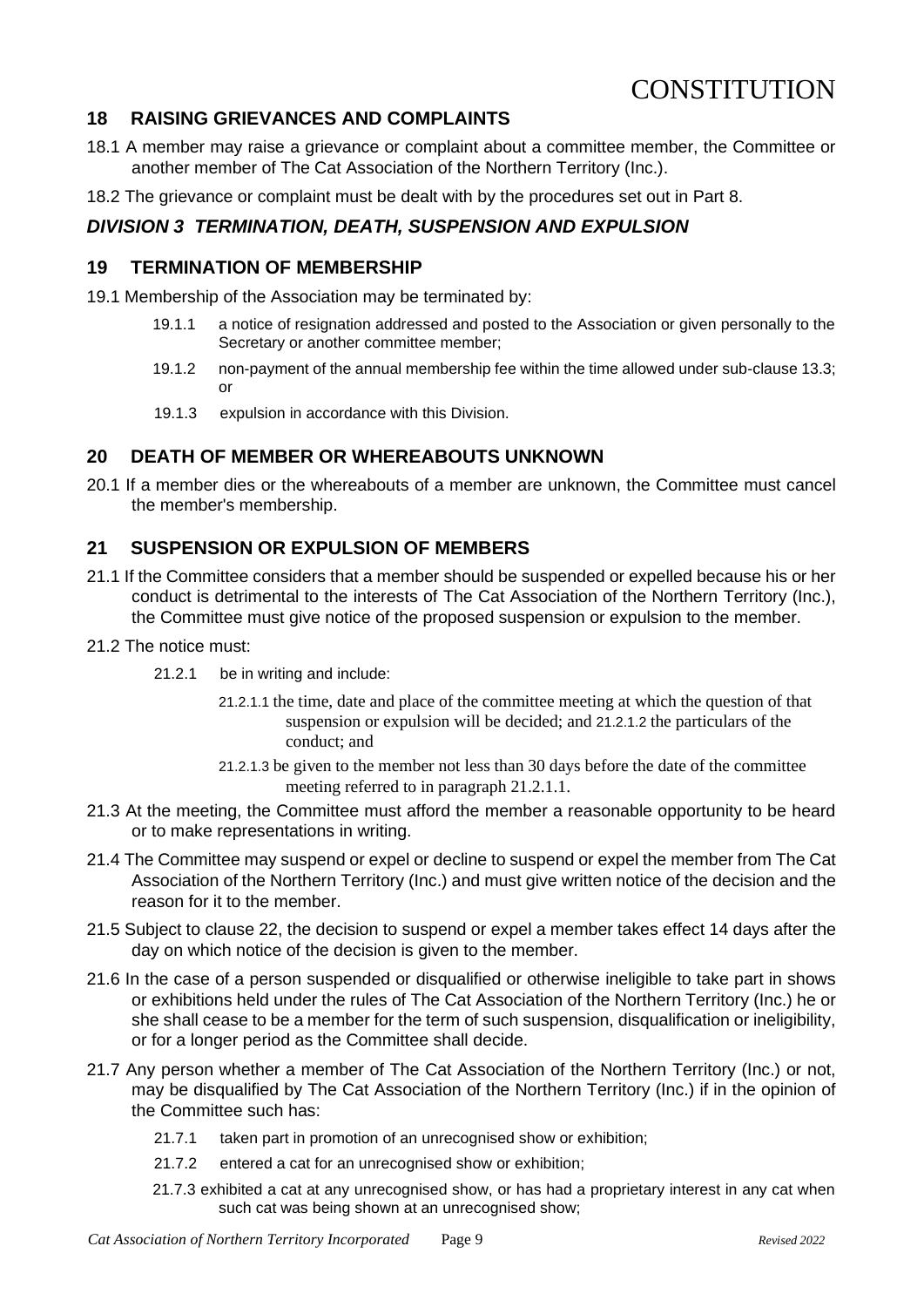- 21.7.4 acted as Judge or in any other official capacity at any unrecognised show;
- 21.7.5 knowingly employed any disqualified person in any capacity whatsoever, in connection with cats; and
- 21.7.6 been found guilty of wilfully stealing, poisoning, maiming or otherwise disfiguring any cat. The disqualification in this case is for life and shall prevent such person from holding a Prefix and breeding or registering any cats with The Cat Association of the Northern Territory (Inc.).
- 21.8 The person disqualified shall not be permitted to take part in any recognised show whether as a competitor or judge or other official.

### **22 APPEALS AGAINST SUSPENSION OR EXPULSION**

- 22.1 A member who is suspended or expelled under clause 21 may appeal against that suspension or expulsion by giving notice to the Secretary within fourteen (14) days after receipt of the Committee's decision.
- 22.2 The appeal must be considered at a general meeting of the Association and the member must be afforded a reasonable opportunity to be heard at the meeting or to make representations in writing prior to the meeting for circulation at the meeting.
- 22.3 The members present at the general meeting must, by resolution, either confirm or set aside the decision of the Committee to suspend or expel the member.
- 22.4 The member is not suspended or does not cease to be a member until the decision of the Committee to suspend or expel him or her is confirmed by a resolution of the members.

# *PART 4: MANAGEMENT COMMITTEE DIVISION 1 GENERAL*

# **23 ROLE AND POWERS**

- 23.1 The business of The Cat Association of the Northern Territory (Inc.) must be managed by or under the direction of a Management Committee.
- 23.2 The Management Committee may exercise all the powers of The Cat Association of the Northern Territory (Inc.) except those matters that the Act or this Constitution requires The Cat Association of the Northern Territory (Inc.) to determine through a general meeting of members.
- 23.3 The Management Committee may appoint and remove staff.
- 23.4 The Management Committee may establish one or more subcommittees consisting of the members of The Cat Association of the Northern Territory (Inc.) the Committee considers appropriate.

#### **24 COMPOSITION OF MANAGEMENT COMMITTEE**

- 24.1 The Management Committee comprises:
	- 24.1.1 President, Vice-President, Secretary, Minute Secretary, Status Clerk, Treasurer, Registrar, Prefix Recorder, Editor, Sub-Editor, Chief Steward, Policy & Procedures Manager and Committee Members.
	- 24.1.2 Members may also be appointed to act as Publicity Officer, Honours Recorder, Membership Secretary, Show Manager, Club Liaison Officer and Trainee Registrar. These are honorary appointments and therefore ex officio members of the Committee. These positions do not carry any voting rights.
- 24.2 The Management Committee shall consist of a maximum of eighteen (18) elected members.
- 24.3 A Member of the Management Committee may hold two (2) positions.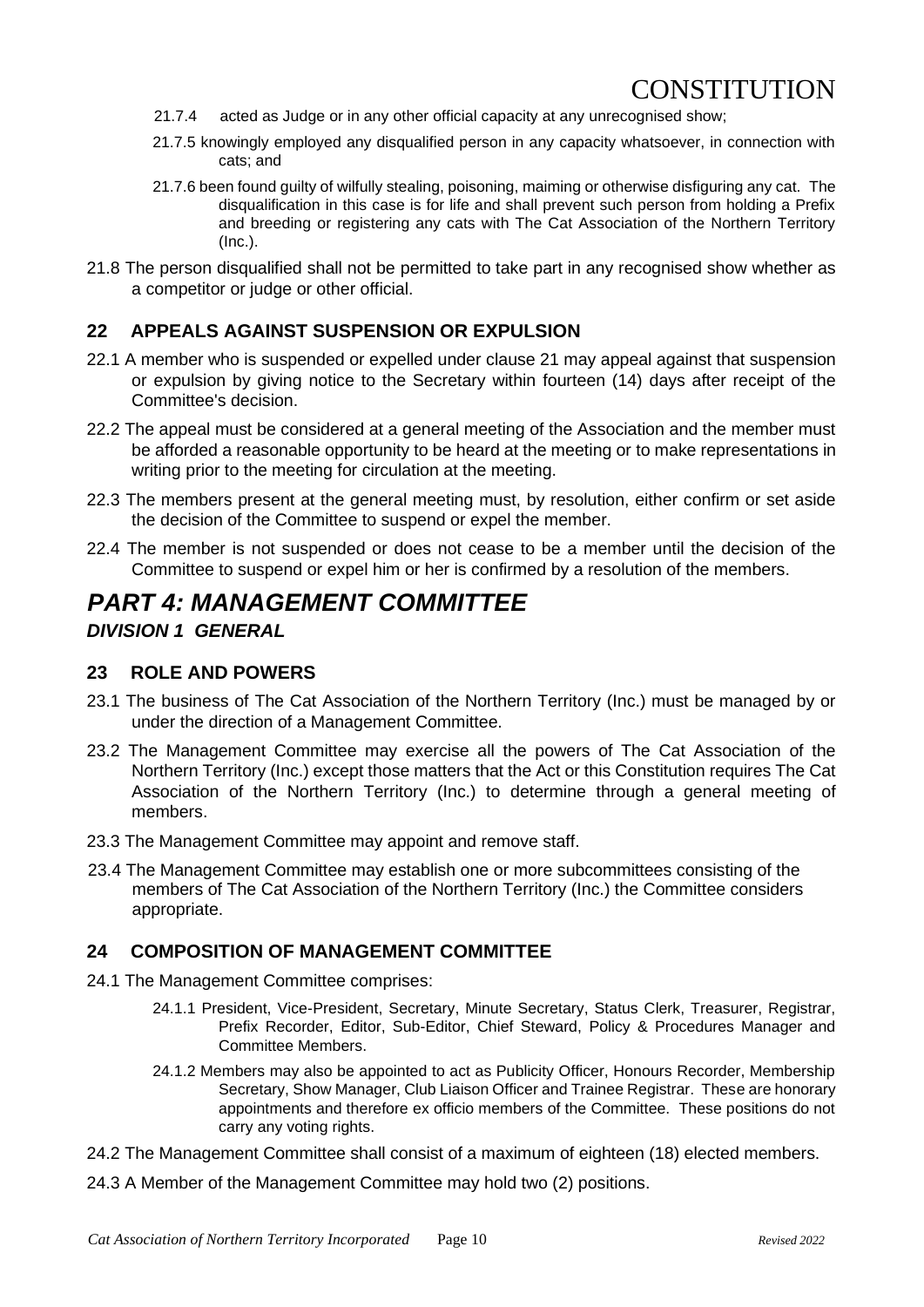- 24.4 Each Affiliate Member or The Cat Association of the Northern Territory (Inc.) Sub-Branch shall elect a delegate at the Affiliates Annual General Meeting or in the case of a Sub-Branch at a special meeting held to do such. Delegates represent the Affiliate Member's or The Cat Association of the Northern Territory (Inc.) Sub-Branch's interests at meetings of The Cat Association of the Northern Territory (Inc.). The delegate from each Affiliate Member or The Cat Association of the Northern Territory (Inc.) Sub-Branch shall be ipso facto a member of the Committee, such Committee Member shall have voting rights.
- 24.5 An Immediate Past President shall be an honorary position conferred on a retiring President who no longer retains a position on the Committee.
	- 24.5.1 When conferred the Immediate Past President shall remain in such office until the current President vacates office and at Committee Meetings does not have a vote.
- 24.6 Unless elected directly as a separate office holder, the Committee must appoint one committee member to be The Cat Association of the Northern Territory (Inc.)'s public officer.

# **25 DELEGATION**

- 25.1 The Committee may delegate to a Sub-Committee or staff any of its powers and functions other than:
	- 25.1.1 this power of delegation; or
	- 25.1.2 a duty imposed on the Committee by the Act or any other law.
- 25.2 The delegation must be in writing and may be subject to the conditions and limitations the Committee considers appropriate.
- 25.3 The Committee may, in writing, revoke wholly or in part the delegation.
- 25.4 The President and Secretary shall be ex-officio members of all Sub-Committees.

# *DIVISION 2 TENURE OF OFFICE*

### **26 ELIGIBILITY OF COMMITTEE MEMBERS**

- 26.1 A committee member must be a Full Member or Life Member who is eighteen (18) years or over.
- 26.2 Committee members must be elected to the Committee at an annual general meeting or appointed under clause 33.

# **27 NOMINATION FOR ELECTION TO COMMITTEE**

- 27.1 A member is not eligible for election to the Committee unless the Secretary receives a written nomination for that member fourteen (14) prior to the date fixed for the Annual General Meeting each year.
- 27.2 The nomination must be signed by:
	- 27.2.1 the nominator and a seconder; and
	- 27.2.2 the nominee to signify his or her willingness to stand for election.
- 27.3 A person who is eligible for election or re-election under this clause may:
	- 27.3.1 propose or second himself or herself for election or re-election; and
	- 27.3.2 vote for himself or herself.
- 27.4 Only two members from the same family may be on the Committee at any one time.

### **28 RETIREMENT OF COMMITTEE MEMBERS**

28.1 A committee member holds office until the next annual general meeting unless the member vacates the office under clause 31 or is removed under clause 32.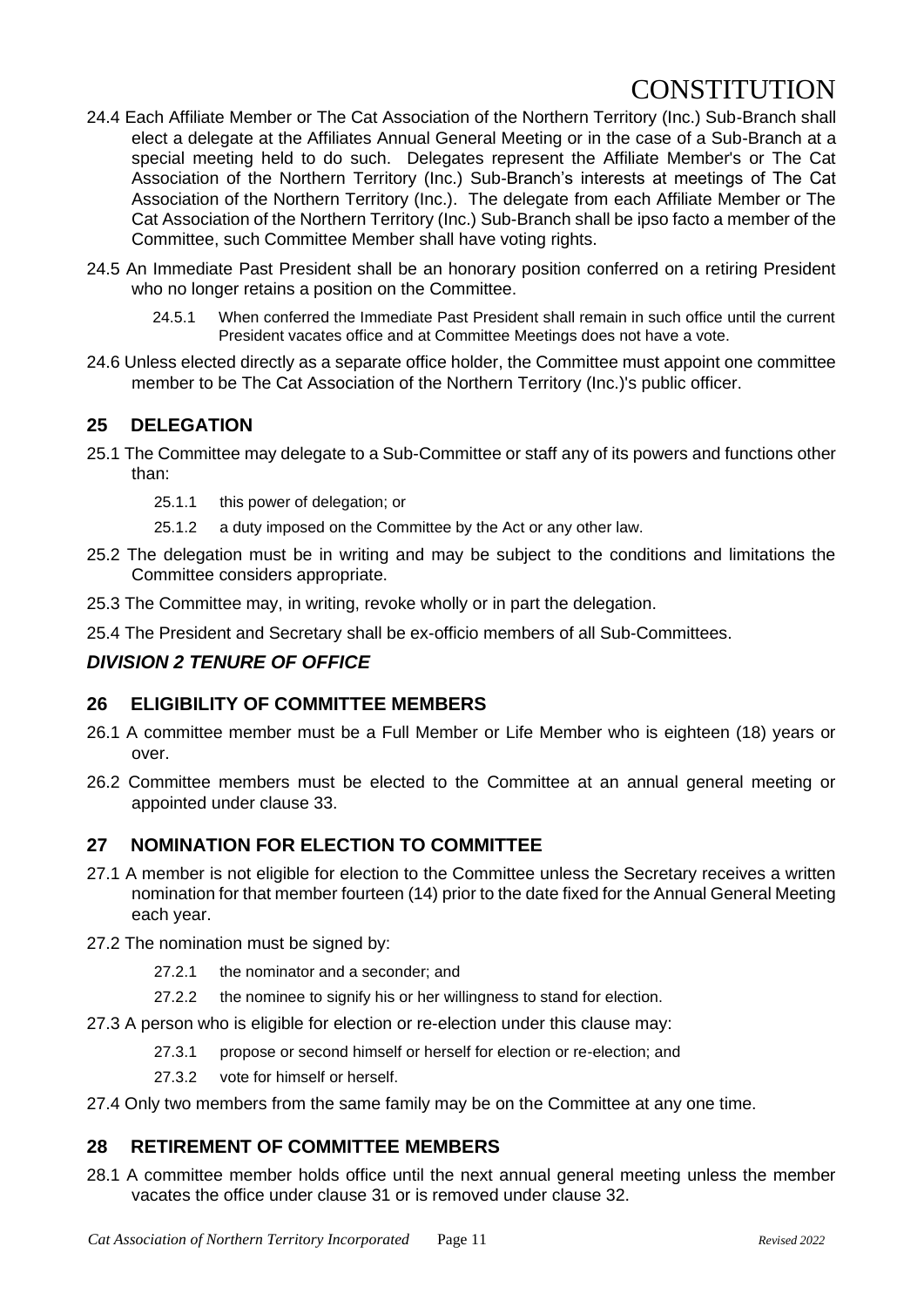- 28.2 Subject to sub-clause 28.3, at an annual general meeting the office of each committee member becomes vacant and elections for a new Committee must be held.
- 28.3 The President of the outgoing Committee must preside at the annual general meeting until a new member is elected as President.
- 28.4 Members may serve consecutive terms on the Committee.

## **29 ELECTION BY DEFAULT**

- 29.1 If the number of persons nominated for election to the Committee under clause 27 does not exceed the number of vacancies to be filled, the President must declare the persons to be duly elected as members of the Committee at the annual general meeting.
- 29.2 If vacancies remain on the Committee after the declaration under sub-clause 29.1, additional nominations of committee members may be accepted from the floor of the annual general meeting.
- 29.3 If the nominations from the floor do not exceed the number of remaining vacancies, the President must declare those persons to be duly elected as members of the Committee.
- 29.4 If the nominations from the floor are less than the number of remaining vacancies, the unfilled vacancies are taken to be casual vacancies and must be filled by the new Committee in accordance with clause 33.

## **30 ELECTION BY BALLOT**

- 30.1 If the number of nominations exceeds the number of vacancies on the Committee, ballots for those positions must be conducted.
- 30.2 The ballot shall be conducted at the annual general meeting of The Cat Association of the Northern Territory (Inc.). Two impartial scrutineers shall be elected to oversight the counting of the ballot. Where a tied vote occurs the ballot will be re-conducted till a decision is obtained.
- 30.3 The members chosen by ballot must be declared by the President to be duly elected as members of the Committee.

### **31 VACATING OFFICE**

- 31.1 The office of a committee member becomes vacant if:
	- 31.1.1 the member:

31.1.1.1 is disqualified from being a committee member under section 30 or 40 of the Act; 31.1.1.2 resigns by giving written notice to the Committee; 31.1.1.3 dies or is rendered permanently incapable of performing the duties of office by mental or physical ill-health; 31.1.1.4 ceases to be a resident of the Northern Territory; or

31.1.1.5 ceases to be a member of The Cat Association of the Northern Territory (Inc.).

31.1.2 the member is absent from more than:

31.1.2.1 3 consecutive committee meetings; or 31.1.2.2 3 committee meetings in the same financial year without tendering an apology to the President;

of which meetings the member received notice and the Committee has resolved to declare the office vacant.

### **32 REMOVAL OF COMMITTEE MEMBER**

- 32.1 The Cat Association of the Northern Territory (Inc.), through a special general meeting of members, may remove any committee member before the member's term of office ends.
- 32.2 If a vacancy arises through removal under sub-clause 32.1, an election must be held to fill the vacancy.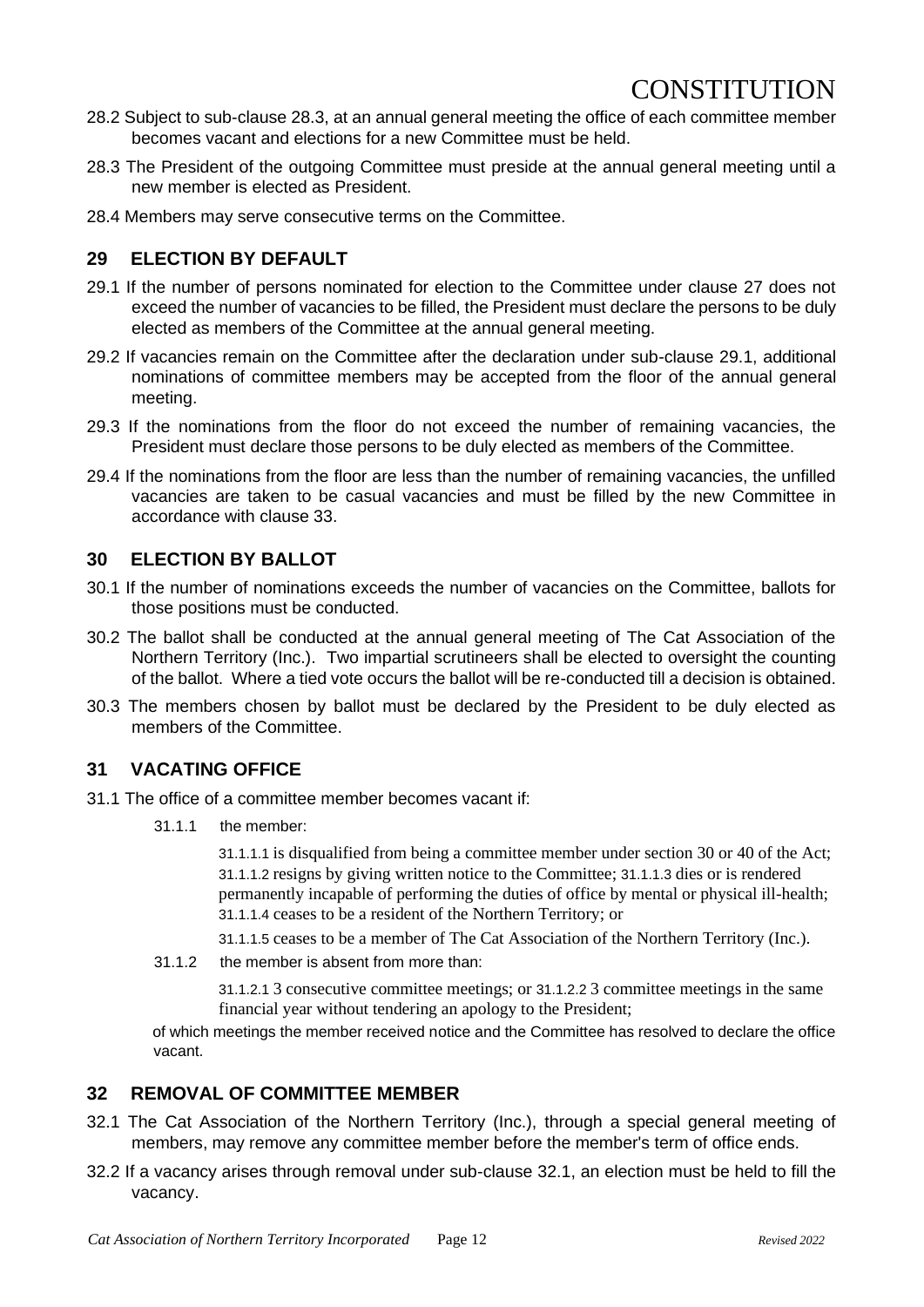## **33 FILLING CASUAL VACANCY ON COMMITTEE**

33.1 If a vacancy remains on the Committee after the application of clause 29 or if the office of a committee member becomes vacant under clause 31, the Committee may appoint any member of The Cat Association of the Northern Territory (Inc.) to fill that vacancy.

33.1.1 Such nominee shall hold office until the next annual general meeting, when such position shall be filled by election.

33.2 However, if the office of public officer becomes vacant, a person must be appointed under section 27(6) of the Act to fill the vacancy.

#### *DIVISION 3 DUTIES OF COMMITTEE MEMBERS*

#### **34 COLLECTIVE RESPONSIBILITY OF COMMITTEE**

- 34.1 All acts done by members of the Committee or of a Sub-Committee duly authorised on their behalf shall, notwithstanding that it afterwards be discovered that some person or persons were ineligible to act on such Committee or Sub-Committee be as valid as if such person or persons were eligible to act on such Committee or Sub-Committee.
- 34.2 As soon as practicable after being elected to the Committee, each committee member must become familiar with the Act and regulations made under the Act.
- 34.3 The Committee is collectively responsible for ensuring The Cat Association of the Northern Territory (Inc.) complies with the Act and regulations made under the Act.

#### **35 PRESIDENT AND VICE-PRESIDENT**

- 35.1 Subject to sub-clauses 35.2 and 35.3, the President must preside at all general meetings and committee meetings.
- 35.2 If the President is absent from a meeting, the Vice-President must preside at the meeting.
- 35.3 If the President and the Vice-President are both absent, the presiding member for that meeting must be:
	- 35.3.1 a member elected by the other members present if it is a general meeting; or
	- 35.3.2 a committee member elected by the other committee members present if it is a committee meeting.
- 35.4 The Vice-President shall assume the position of President if the position of President becomes vacant during the year until a permanent President is appointed by the Committee or until the next general meeting whichever is decided by the Committee.

### **36 SECRETARY**

- 36.1 The Secretary must:
	- 36.1.1 coordinate the correspondence of The Cat Association of the Northern Territory (Inc.);
	- 36.1.2 ensure minutes of all proceedings of general meetings and of committee meetings are kept in accordance with section 38 of the Act;
	- \*36.1.3 maintain the register of members in accordance with section 34 of the Act; i.e. include name, address, start date and date of leaving.
	- 36.1.4 unless the members resolve otherwise at a general meeting have custody of all books, documents, records and registers of The Cat Association of the Northern Territory (Inc.), other than those required by sub-clause 37.5 to be in the custody of the Treasurer; and
	- 36.1.5 perform any other duties imposed by this Constitution on the Secretary.
- 36.2 All or any of the duties required to be performed by the Secretary in sub-clause 36.1 may be performed by another committee member.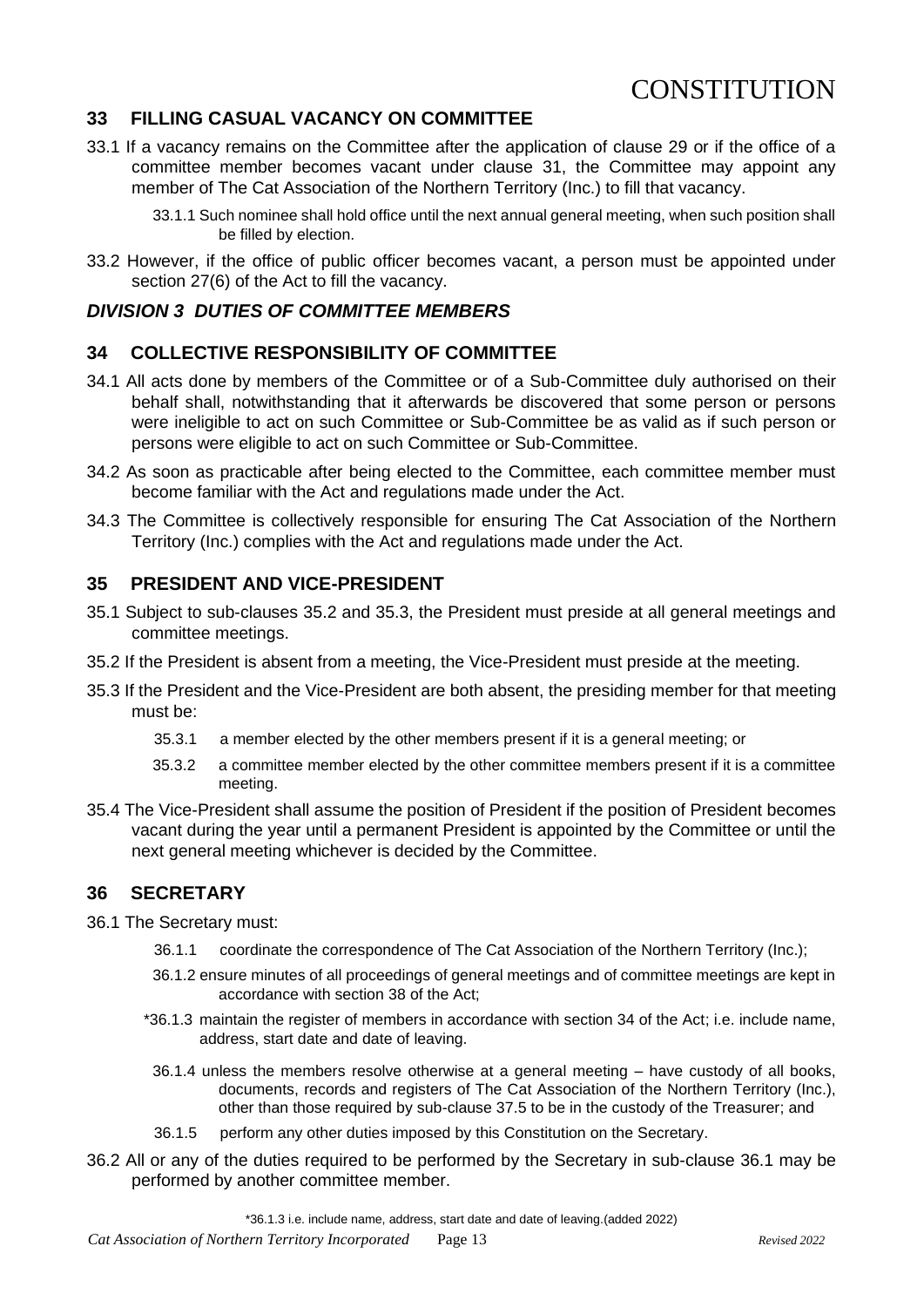## **37 TREASURER**

#### 37.1 The Treasurer must:

- 37.1.1 receive all moneys paid to or received by The Cat Association of the Northern Territory (Inc.) and issue receipts for those moneys in the name of The Cat Association of the Northern Territory (Inc.);
- 37.1.2 all moneys received into the account of The Cat Association of the Northern Territory (Inc.) within 5 working days after receipt;
- 37.1.3 make any payments authorised by the Committee or by a general meeting of The Cat Association of the Northern Territory (Inc.) from The Cat Association of the Northern Territory (Inc.)'s funds; and
- \*37.1.4 ensure cheques are signed by him or her and at least one other committee member, or by any two (2) other committee members authorised by the Committee. Payments via electronic banking may be executed by the Treasurer after confirmation by the Committee.
- 37.2 The Treasurer must ensure the accounting records of The Cat Association of the Northern Territory (Inc.) are kept in accordance with section 41 of the Act.
- 37.3 The Treasurer must coordinate the preparation of The Cat Association of the Northern Territory (Inc.)'s annual statement of accounts.
- 37.4 If directed to do so by the President, the Treasurer must submit to the Committee a report, balance sheet or financial statement in accordance with that direction.
- \*37.5 The Treasurer has custody of all securities, books and documents of a financial nature including the facility of electronic banking and payments and accounting records of The Cat Association of the Northern Territory (Inc.) unless the members resolve otherwise at a general meeting.
- 37.6 The Treasurer must perform any other duties imposed by this Constitution on the Treasurer.

#### **38 PUBLIC OFFICER**

- 38.1 The public officer must ensure that documents are filed with the Commissioner of Consumer Affairs in accordance with sections 23, 28 and 45 of the Act.
- 38.2 The public officer must keep a current copy of the Constitution of The Cat Association of the Northern Territory (Inc.).

#### **39 ADDITIONAL OFFICE HOLDERS**

39.1 The Committee may appoint a patron to The Cat Association of the Northern Territory (Inc.).

--------------------------------------------------------

\*37.1.4 Payments via electronic banking may be executed by the Treasurer after confirmation by the Committee.(added 2022)

\*37.5 including the facility of electronic banking and payments (added 2022)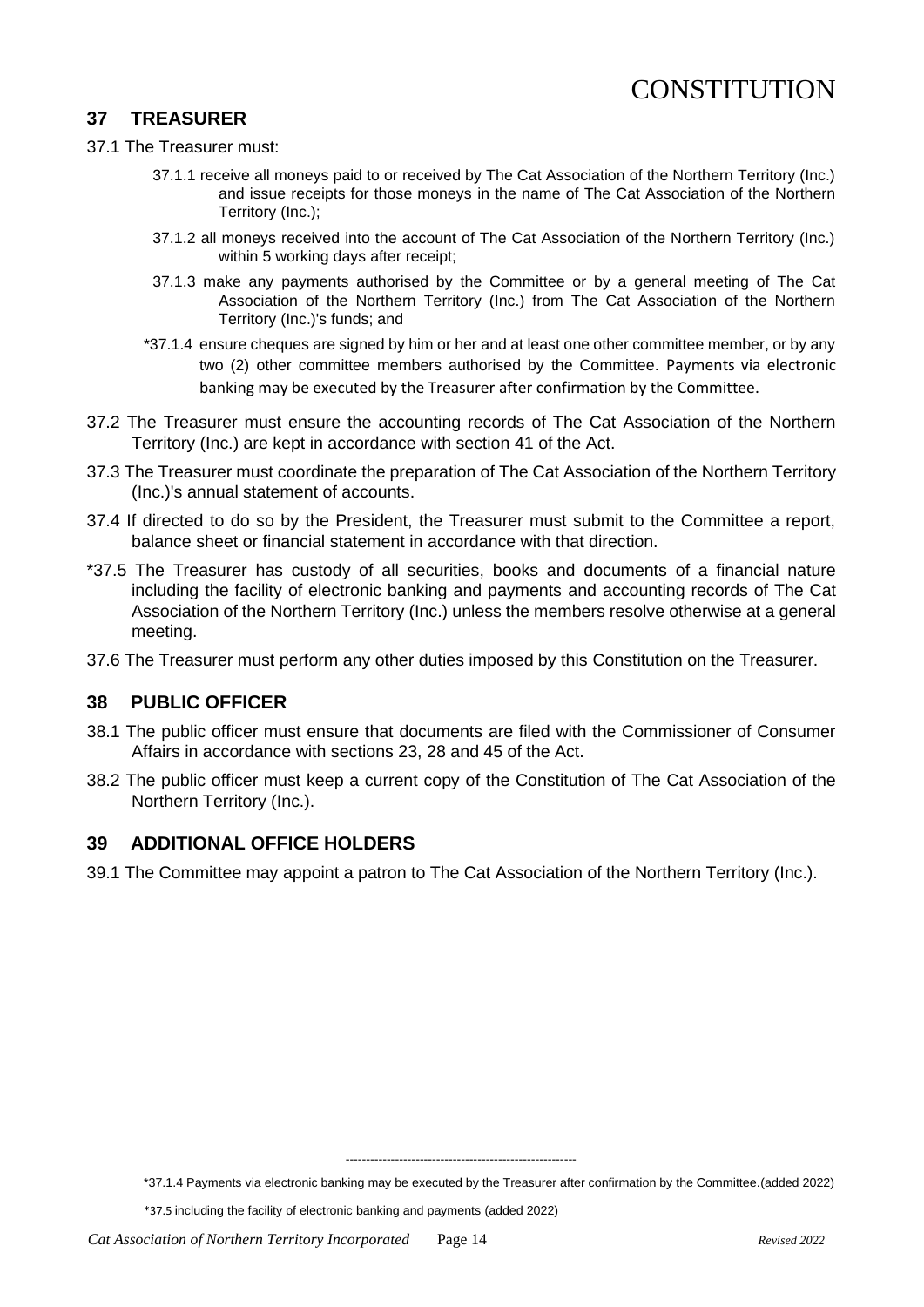# **CONSTITUTION** *PART 5: MEETINGS OF MANAGEMENT COMMITTEE*

### **40 FREQUENCY AND CALLING OF MEETINGS**

\*40.1 The Committee must meet together for the conduct of business each calendar month provided there be business to warrant such meeting, or as often as deemed necessary but not less than four (4) times in each financial year. Meetings may be held electronically or by email to all Committee Members.

- 40.2 Each Committee Member shall be informed of such meeting in writing, seven (7) clear days before the meeting if such Committee Member was absent from the previous meeting, or at least twenty-four (24) hours before the meeting if they attended the previous meeting.
- 40.3 The President, the Secretary, or any two members of the Committee, shall have power to call Committee Meetings.
- 40.4 The President, or at least half the committee members, may at any time convene a special meeting of the Committee.
- 40.5 A special meeting may be convened to deal with an appeal under clause 22.

#### **41 VOTING AND DECISION MAKING**

- 41.1 All members of the Committee present at the Meeting, except the Chairman at the Meeting, Immediate Past President, and the Secretary shall be entitled to vote.
- 41.2 The method of voting shall be open voting. A question arising at a committee meeting must be decided by a majority of votes.
- 41.3 Any Committee Member who is unable to be present at the Meeting may nominate a proxy to deliver votes on their behalf. Such proxy votes shall be accepted provided it is in writing*.*
- 41.4 The Chairman at the Meeting shall have a casting vote in all cases of equality of voting on any question.
- 41.5 The ruling of the Chairman at the Meeting on any matter of order or practice shall be considered final.

### **42 QUORUM**

42.1 For a committee meeting, five (5) constitutes a quorum.

### **43 PROCEDURE AND ORDER OF BUSINESS**

- 43.1 The procedure to be followed at a committee meeting must be determined from time to time by the Committee.
- 43.2 The order of business may be determined by the members present at the meeting.
- 43.3 Only the business for which the meeting is convened may be considered at a special meeting.

### **44 DISCLOSURE OF INTEREST**

- 44.1 A committee member who has a direct or indirect pecuniary interest in a contract, or proposed contract, with the Association must disclose the nature and extent of the interest to the Committee in accordance with section 31 of the Act.
- 44.2 The Secretary must record the disclosure in the minutes of the meeting.
- 44.3 The Chairperson must ensure a committee member who has a direct or indirect pecuniary interest in a contract, or proposed contract, complies with section 32 of the Act.
	- \* 40.1 Meetings may be held electronically or by email to all Committee Members (Added 2022)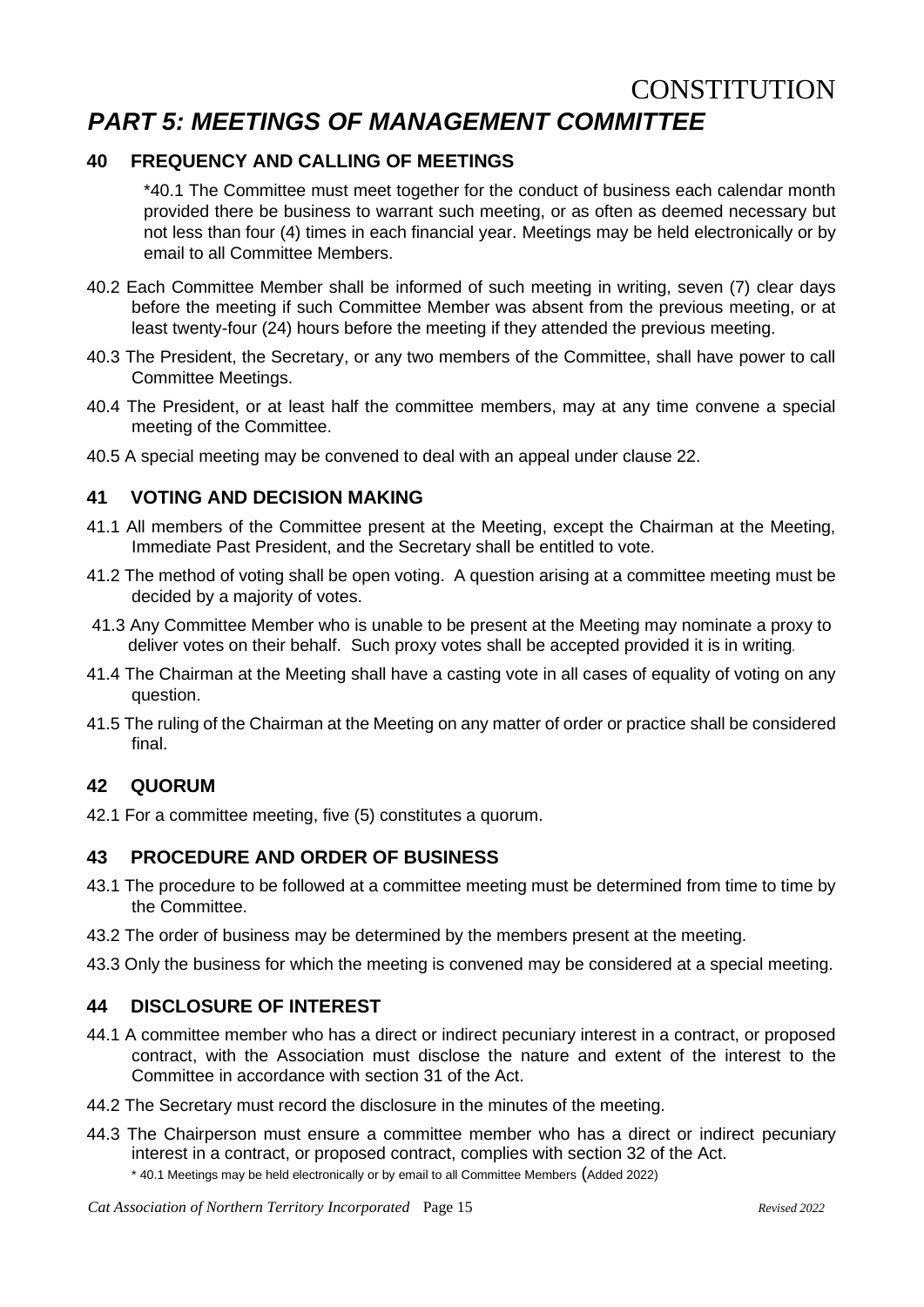# *PART 6: GENERAL MEETINGS*

## **45 CONVENING GENERAL MEETINGS**

45.1 The Cat Association of the Northern Territory (Inc.) must hold all annual general meetings within five (5) months after the end of The Cat Association of the Northern Territory (Inc.)'s financial year.

#### 45.2 The Committee:

- 45.2.1 may at any time convene a special general meeting;
- 45.2.2 must, within thirty (30) days after the Secretary receives a notice under sub-clause 22.1, convene a special general meeting to deal with the appeal to which the notice relates; and
- 45.2.3 must, within thirty (30) days after it receives a request under sub-clause 46.1, convene a special general meeting for the purpose specified in that request.

#### **46 SPECIAL GENERAL MEETINGS**

- 46.1 A special general meeting of members of The Cat Association of the Northern Territory (Inc.) may be summoned by the Committee and shall be so summoned by them at the request of the President or five (5) members of the Committee.
- 46.2 The request must:
	- 46.2.1 state the purpose of the special general meeting; and
	- 46.2.2 be signed by the members making the request.
- 46.3 If the Committee fails to convene a special general meeting within the time allowed:
	- 46.3.1 for sub-clause 45.2.2 the appeal against the decision of the Committee is upheld; and
	- 46.3.2 for sub-clause 45.3.3 the members who made the request may convene a special general meeting as if they were the Committee.
- 46.4 If a special general meeting is convened under sub-clause 46.3.2, The Cat Association of the Northern Territory (Inc.) must meet any reasonable expenses of convening and holding the special general meeting.
- 46.5 The Secretary must give to all members not less than twenty-one (21) days' notice of a special general meeting.
- 46.6 The notice must specify:
	- 46.6.1 when and where the meeting is to be held; and
	- 46.6.2 the particulars of and the order in which business is to be transacted.

#### **47 ANNUAL GENERAL MEETING**

- 47.1 The Annual General Meeting of The Cat Association of the Northern Territory (Inc.) shall be held in March each year.
- 47.2 Notice of business for discussion at the annual meeting must be lodged in writing with the Secretary by the February Committee Meeting of that year.
- 47.3 The Secretary must give to all members not less than twenty-one (21) days' notice of an annual general meeting. Except for notification regarding nominations for positions on the Management Committee which shall be circulated no later than ten (10) days prior to the date fixed for the Annual General Meeting each year.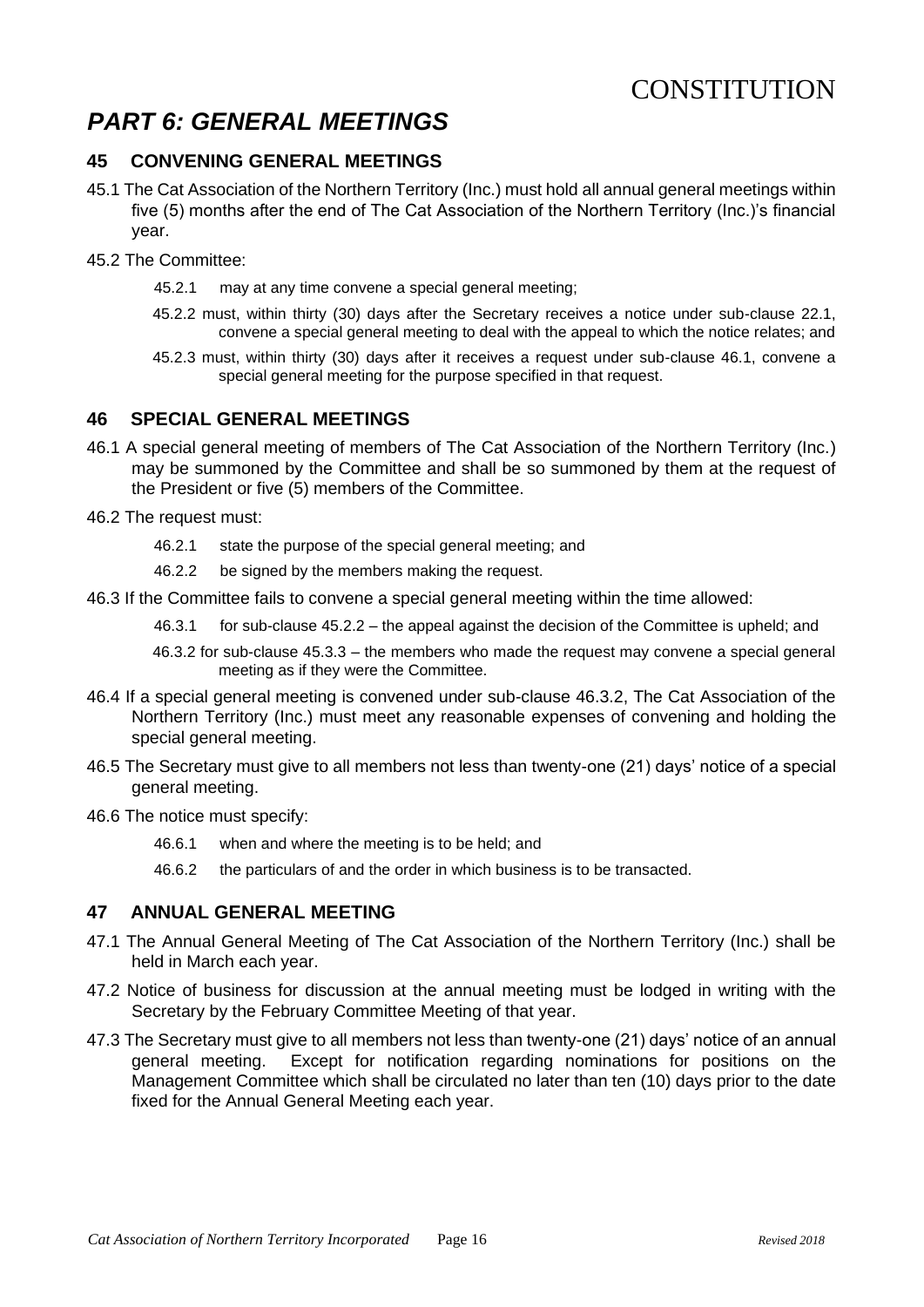47.4 The notice must specify:

- 47.4.1 when and where the meeting is to be held; and
- 47.4.2 the particulars of and the order in which business is to be transacted.
- 47.5 The order of business for each annual general meeting is as follows:
	- 47.5.1 first the consideration of the accounts and reports of the Committee;
	- 47.5.2 second the election of new committee members;
	- 47.5.3 third any other business requiring consideration by The Cat Association of the Northern Territory (Inc.) at the meeting.

**CONSTITUTION** 

*Revised 2018*

#### **48 SPECIAL RESOLUTIONS**

- 48.1 A special resolution may be moved at any general meeting of The Cat Association of the Northern Territory (Inc.).
- 48.2 The Secretary must give all members not less than twenty-one (21) days' notice of the meeting at which a special resolution is to be proposed.
- 48.3 The notice must include the resolution to be proposed and the intention to propose the resolution as a special resolution.

### **49 NOTICE OF MEETINGS**

- 49.1 The Secretary must give a notice under this Part by:
	- 49.1.1 serving it on a member personally; or
	- 49.1.2 sending it at the discretion of the Committee, by post or electronic means to a member at the address of the member appearing in the register of members.
- 49.2 .Any notice given in accordance with sub-clause 49.1 sent to the address set out in the register of members, takes effect when it is taken to be received:
	- 49.2.1 if hand delivered, on delivery;
	- 49.2.2 if sent by post, two (2) business days after the date of posting; and
	- 49.2.3 if sent by electronic transmission, on receipt by the sender of a transmission report from the despatching machine indicating that the notice sent was received in its entirety at the recipient's machine unless, within eight (8) business hours after the transmission, the recipient informs the sender that it has not received the entire Notice;

but if the delivery, receipt or transmission is not on a Business Day or is after 4.30pm on a Business Day, the Notice is taken to be received at 8.00am on the next Business Day.

## **50 QUORUM AT GENERAL MEETINGS**

50.1 At a general meeting ten (10) or three quarters  $(3/4)$  of the paid membership, whichever is the lesser, constitutes a quorum.

# **51 LACK OF QUORUM**

- 51.1 If within thirty (30) minutes after the time specified in the notice for the holding of a general meeting a quorum is not present:
	- 51.1.1 for an annual general meeting or special general meeting convened under sub-clause 45.2.1 – the meeting stands adjourned to the same time on the same day in the following week and to the same place;
	- 51.1.2 for a meeting convened under sub-clause 45.2.2 the members who are present in person or by proxy may proceed with hearing the appeal for which the meeting is convened; or
	- 51.1.3 for a meeting convened under sub-clause 45.2.3 the meeting lapses.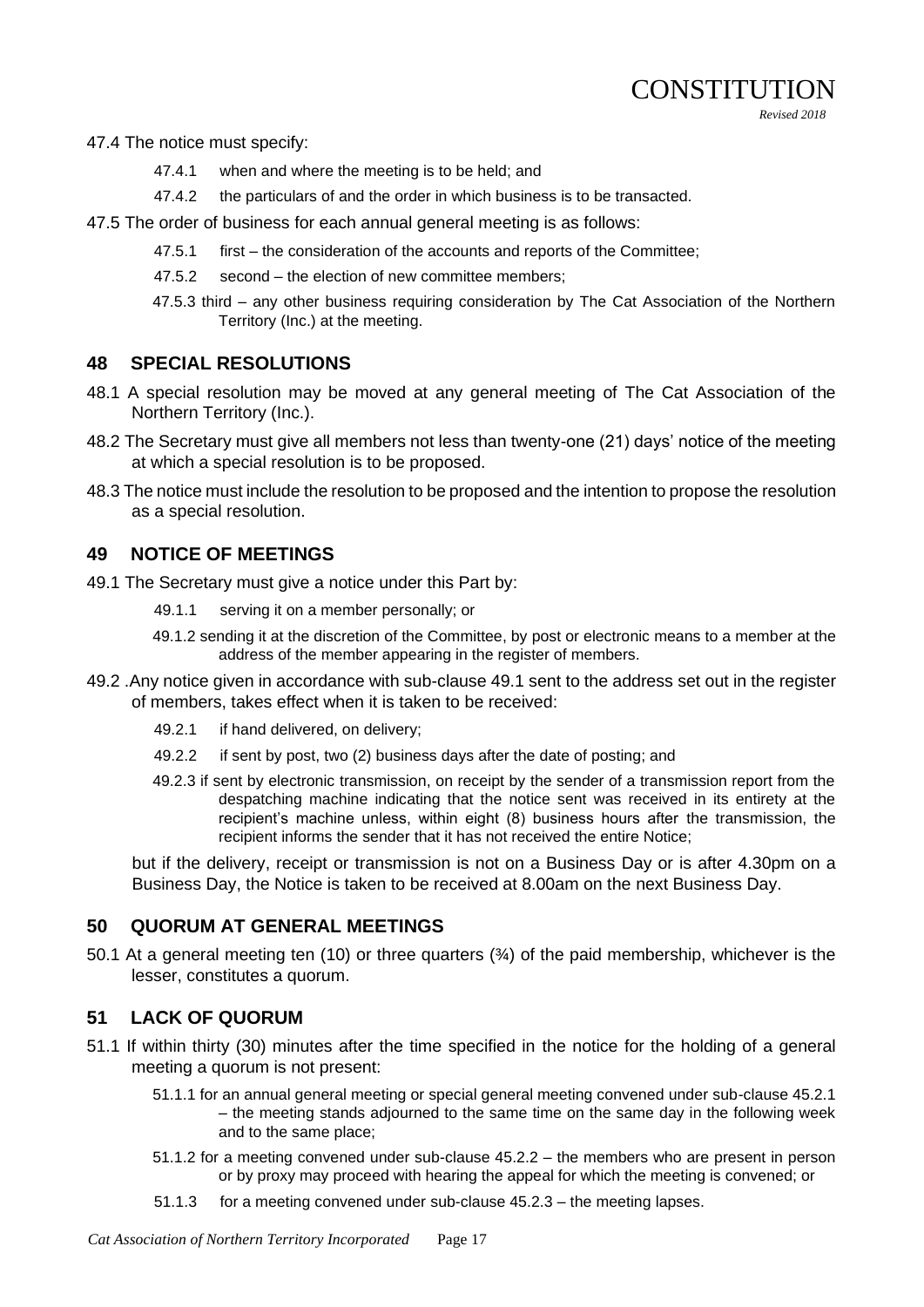51.2 If within thirty (30) minutes after the time appointed by sub-clause 51.1.1 for the resumption of an adjourned general meeting a quorum is not present, the members who are present in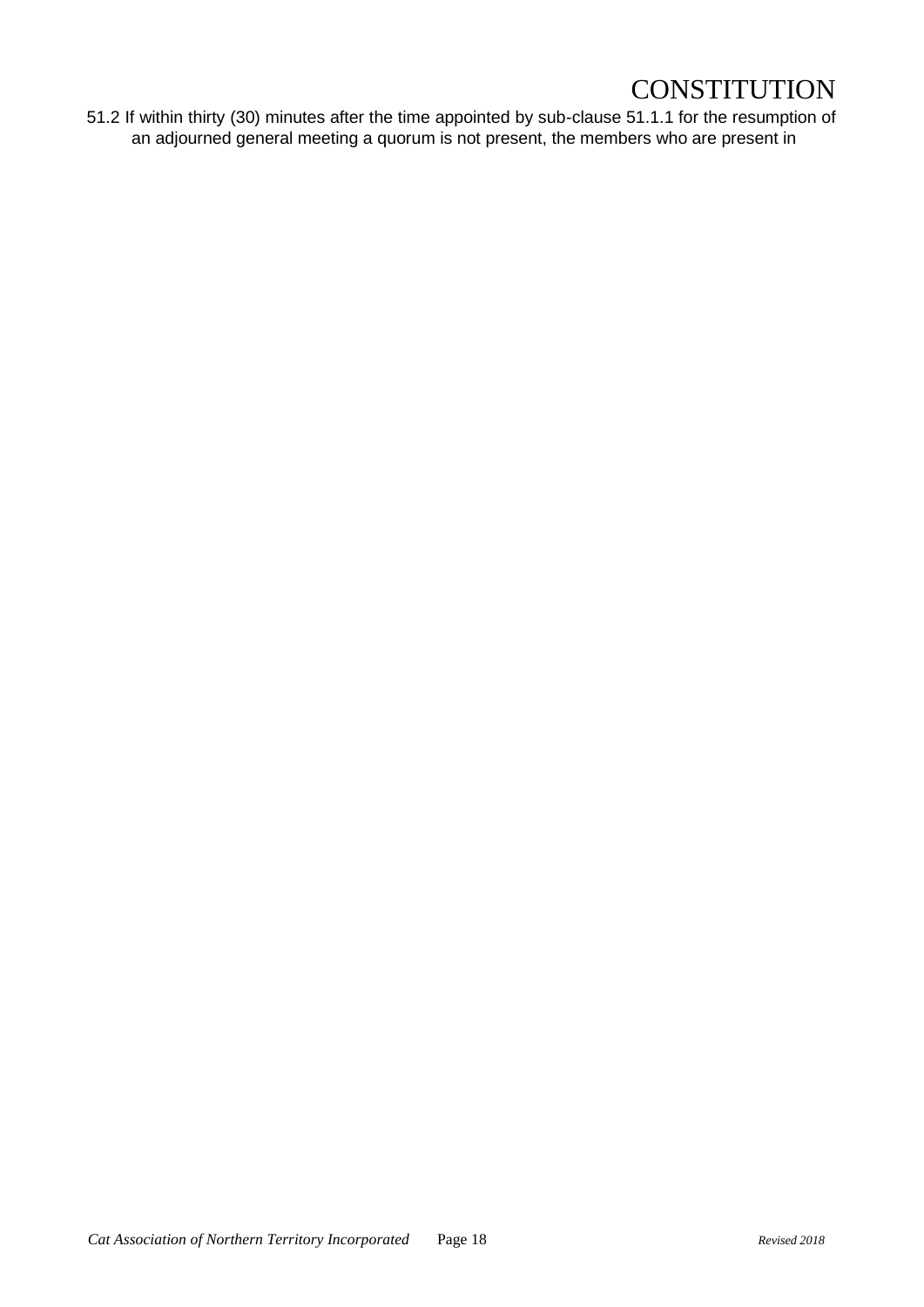person or by proxy may proceed with the business of that general meeting as if a quorum were present.

- 51.3 The Chairman of the Meeting may, with the consent of a general meeting at which a quorum is present, and must, if directed by the members at the meeting, adjourn that general meeting from time to time and from place to place.
- 51.4 There must not be transacted at an adjourned general meeting any business other than business left unfinished or on the agenda at the time when the general meeting was adjourned.
- 51.5 If a general meeting is adjourned for a period of thirty (30) days or more, the Secretary must give notice of the adjourned general meeting as if that general meeting were a fresh general meeting.

## **52 VOTING**

- 52.1 Subject to sub-clauses 15.2 and 15.4, each member present in person or by proxy at a general meeting is entitled to a deliberative vote.
- 52.2 At a general meeting:
	- 52.2.1 an ordinary resolution put to the vote is decided by a majority of votes made in person or by proxy; and
	- 52.2.2 a special resolution put to the vote is passed if three-quarters of the members who are present in person or by proxy vote in favour of the resolution.
- 52.3 A poll may be demanded by the Chairman of the Meeting or by three (3) or more members present in person or by proxy.
- 52.4 If demanded, a poll must be taken immediately and in the manner the Chairman of the Meeting directs.
- 52.5 The Chairman at the Meeting shall have a casting vote in all cases of equality of voting on any question.

## **53 PROXIES**

53.1 A member may appoint in writing another member to be the proxy of the appointing member to attend and vote on behalf of the appointing member at any general meeting.

# *PART 7: FINANCIAL MANAGEMENT*

### **54 FINANCIAL YEAR**

54.1 A financial year of The Cat Association of the Northern Territory (Inc.) is the period of twelve  $(12)$  months ending on the 31<sup>st</sup> day of December.

### **55 FUNDS AND ACCOUNTS**

- 55.1 The Cat Association of the Northern Territory (Inc.) must open an account with a financial institution from which all expenditure of The Cat Association of the Northern Territory (Inc.) is made and into which all of The Cat Association of the Northern Territory (Inc.)'s revenue is deposited.
- 55.2 Subject to any restrictions imposed by The Cat Association of the Northern Territory (Inc.) at a general meeting, the Committee may approve expenditure on behalf of The Cat Association of the Northern Territory (Inc.) within the limits of the budget.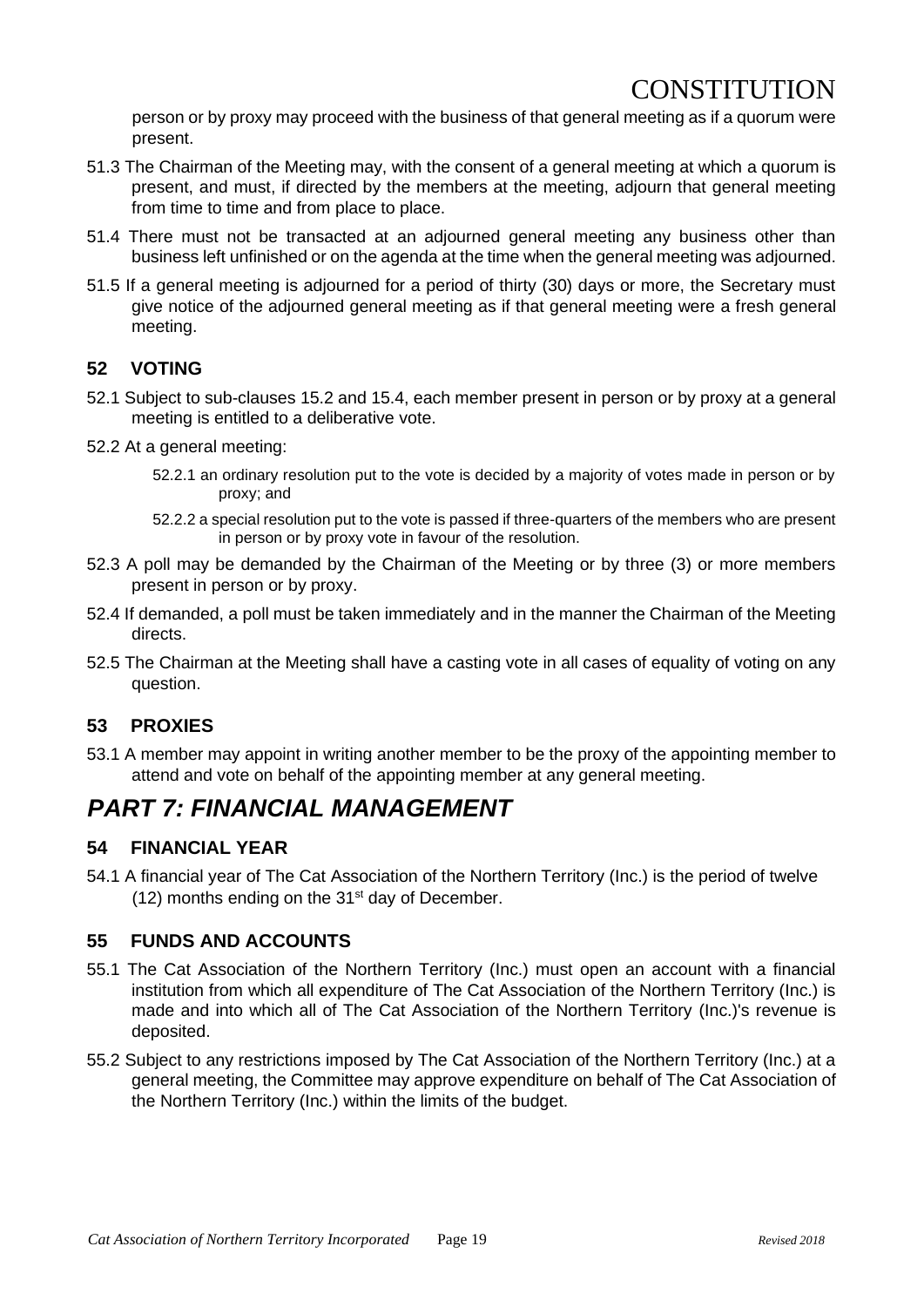- 55.2.1 2The assets and income of the organisation shall be applied solely in furtherance of its abovementioned objects and no portion shall be distributed directly or indirectly to the members of the organisation except as bona fide compensation for services rendered or expenses incurred on behalf of the organisation.
- 55.3 All cheques, drafts, bills of exchange, promissory notes and other negotiable instruments <sup>3</sup>for transactions by bank card or EFT may be expedited by the Treasurer (or other nominated Committee Member) after receiving Committee approval.
- 55.4 All funds of The Cat Association of the Northern Territory (Inc.) must be deposited into the financial account of The Cat Association of the Northern Territory (Inc.) no later than five (5) working days after receipt or as soon as practicable after that day.
- 55.5 With the approval of the Committee, the Treasurer may maintain a cash float provided that all money paid from or paid into the float is accurately recorded at the time of the transaction.

## **56 ACCOUNTS AND AUDITS**

- 56.1 The responsibility of the Committee under sub-clause 34.3 for ensuring compliance with the Act includes meeting the requirements of Part 5 of the Act and regulations made for that Part relating to:
	- 56.1.1 the keeping of accounting records;
	- 56.1.2 the preparation and presentation of The Cat Association of the Northern Territory (Inc.)'s annual statement of accounts; and
	- 56.1.3 the auditing of The Cat Association of the Northern Territory (Inc.)'s accounts.

# *PART 8: GRIEVANCE AND DISPUTES*

## **57 GRIEVANCE AND DISPUTES PROCEDURES**

- 57.1 This clause applies to disputes between:
	- 57.1.1 a member and another member; or
	- 57.1.2 a member and the Committee.
- 57.2 Within fourteen (14) days after the dispute comes to the attention of the parties to the dispute, they must meet and discuss the matter in dispute, and, if possible, resolve the dispute.
- 57.3 If the parties are unable to resolve the dispute at the meeting, or if a party fails to attend that meeting, then the parties must, within ten (10) days after the meeting, hold another meeting in the presence of a mediator.
- 57.4 The mediator must be:
	- 57.4.1 a person chosen by agreement between the parties; or
	- 57.4.2 in the absence of agreement:
		- 57.4.2.1 for a dispute between a member and another member a person appointed by the Committee; or
		- 57.4.2.2 for a dispute between a member and the Committee a person who is a mediator appointed or employed by the department administering the Act.
	- 57.4.3 A member of The Cat Association of the Northern Territory (Inc.) can be a mediator.
	- 57.4.4 The mediator cannot be a party to the dispute.

<sup>&</sup>lt;sup>2</sup> 2018: Inserted: new sub-clause 55.2.1 statement relating to distribution of assets in crder to be recognised as a Not for Profit Organisation by the ATO.

<sup>&</sup>lt;sup>3</sup> 2018: Inserted: after "committee mmbers" additional phrase allowing the Treasurer (or other nominated Committee Member) to undertake bankcard or EFT transactions after receiving Committee approval.